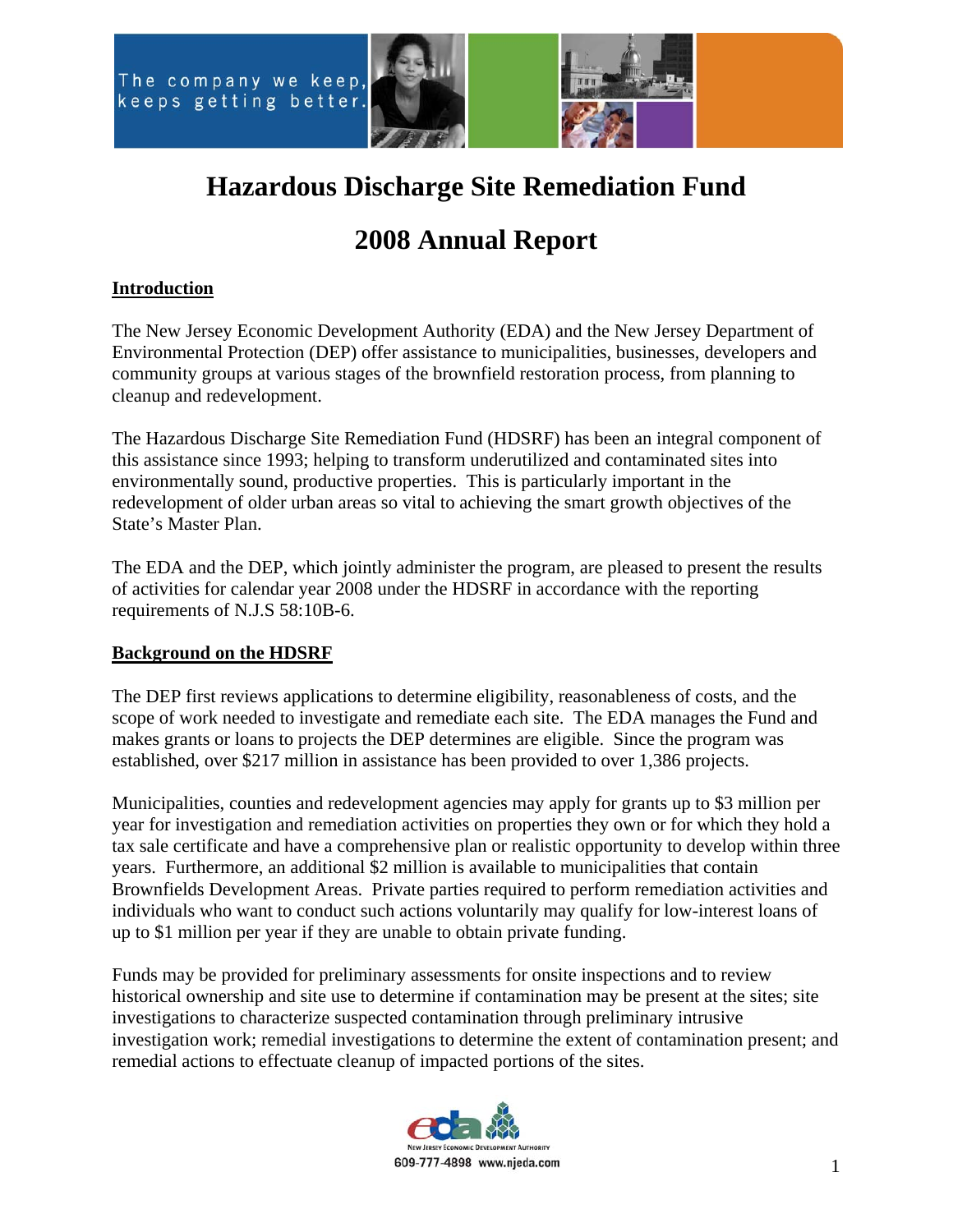



Municipalities that utilize the HDSRF enjoy two significant advantages. First, the remediation and return to productive use of dormant, contaminated properties rids communities of abandoned and, possibly, dangerous eyesores. Second, once sites are remediated and improved, they can once again provide revenue producing ratable assets for the municipality.

Businesses and private individuals using HDSRF monies to investigate and clean up contaminated properties like former gas stations and industrial properties can enhance the surrounding community by improving the environment and increasing properties values while stimulating new investment.

The report provides details of the HDSRF's financing activity during the year and includes a list of the projects financed, by county (Exhibit A) for the period of January 1, 2008 through December 31, 2008.

## **2008 HDSRF Activity**

In 2008, the EDA closed a total of 5 loans amounting to nearly \$1.5 million and 114 grants amounting to over \$38 million, providing assistance to businesses, private individuals, and municipal governmental entities for the investigation and clean-up of contaminated sites throughout New Jersey.

The following chart illustrates the allocation of funds for each eligibility category, total approvals for the year, and total disbursements. (See addendum for category descriptions.)

| <b>Funding Category</b> | <b>2008 Allocations</b> | 2008 Approvals  | <b>2008 Disbursements</b> |
|-------------------------|-------------------------|-----------------|---------------------------|
| 1                       | \$4,547,129.66          | \$0.00          | \$37,571.56               |
| $\overline{2}$          | \$34,103,472.43         | \$39,626,705.00 | \$25,907,469.73           |
| 3                       | \$34,103,472.43         | \$1,339,148.00  | \$1,049,904.52            |
| 4                       | \$11,387,824.14         | \$2,187,566.00  | \$1,895,294.56            |
| 5                       | \$6,820,694.49          | \$0.00          | \$45,274.10               |
| 6                       | \$5,000,000.00          | \$226,425.00    | \$497,694.37              |
| 7                       | \$22,735,648.29         | \$0.00          | \$0.00                    |
|                         |                         |                 |                           |
| <b>Total</b>            | \$118,698,241.44        | \$43,379,844.00 | \$29,433,208.84           |

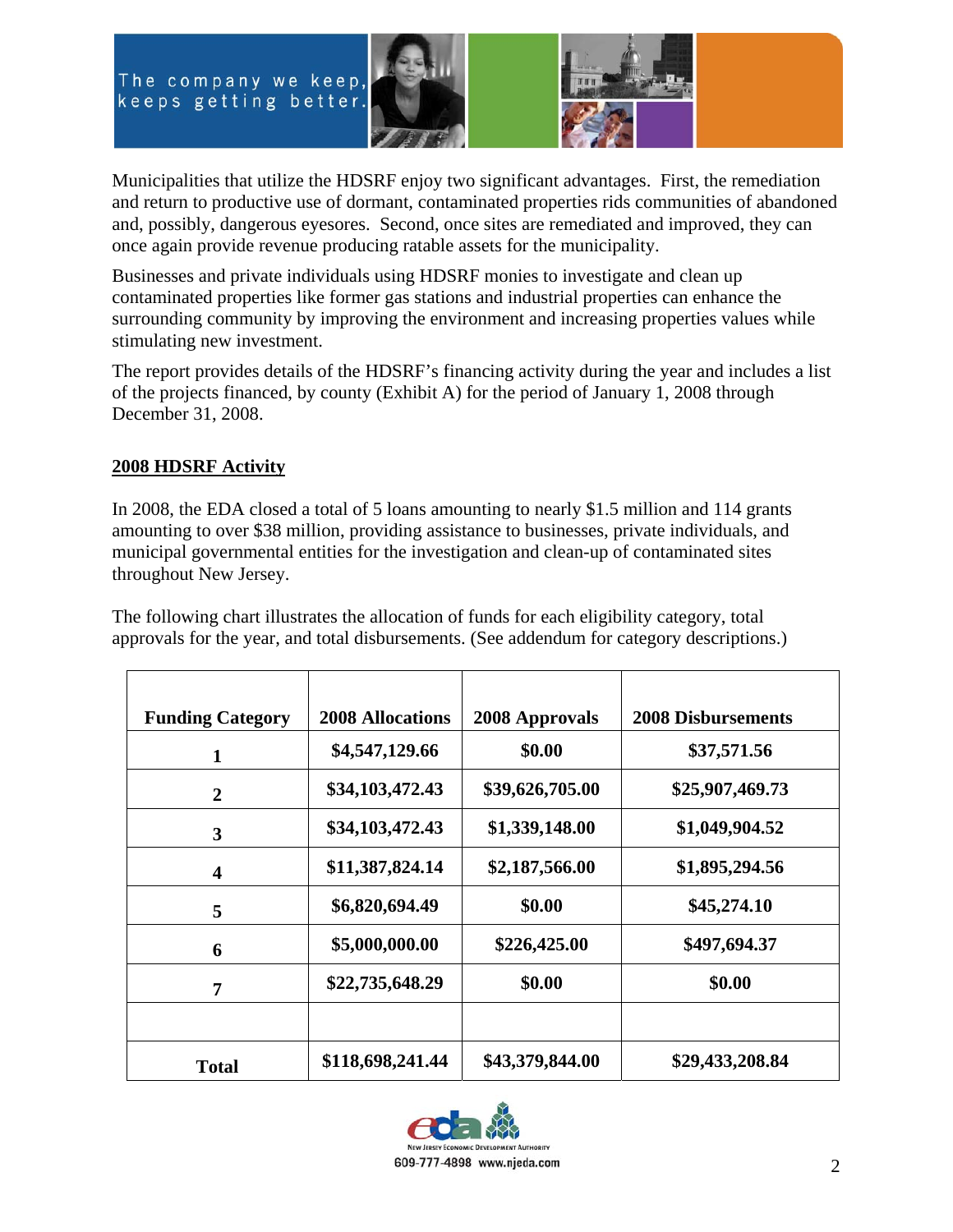



The original statute prescribed a specific method for determining the funding priority of projects that receive approvals from the DEP and EDA. Upon receiving EDA Board approval, applicants have a certain period of time to submit closing documents, including an executed contract for remediation services, in order to draw down on the available funds. Private individuals have 90 days to submit these documents and close their loan or grant award, while municipal governmental entities have 180 days prior to the lapse of the closing deadline.

Pursuant to N.J.S.A. 58-10B-7, an extension may be requested in writing explaining the reasons for the delay. If the defined period of time should expire, the commitment loses funding priority to that of newer applicants unless this period is extended. If the applicant submits the required evidence at some point after the defined time period has expired, the Fund is obligated to honor the commitment if monies are available in the Fund.

#### **2009 Available Funds**

The Fund's available cash balance as of January 1, 2009 is approximately \$59 million after deductions for outstanding commitments, undisbursed loans and grants and financing for anticipated NJRA transferred projects. This amount includes loan repayments, interest earnings, and surcharges collected through year's end. This amount does not include the pending FY 2009 appropriation, which is disbursed at the end of the fiscal year.

Below is a chart, which demonstrates HDSRDF allocation by category, which was revised under 2005 amendments to the statute (see addendum for new category descriptions.)

| Aliocation by Category  |                   |  |  |  |  |  |  |  |
|-------------------------|-------------------|--|--|--|--|--|--|--|
| <b>Funding Category</b> | <b>Allocation</b> |  |  |  |  |  |  |  |
| 1                       | \$3,035,507.69    |  |  |  |  |  |  |  |
| 2                       | \$22,766,307.65   |  |  |  |  |  |  |  |
| 3                       | \$22,766,307.65   |  |  |  |  |  |  |  |
| 4                       | \$7,588,769.22    |  |  |  |  |  |  |  |
| 5                       | \$4,553,261.53    |  |  |  |  |  |  |  |
| 6                       | \$4,152,547.00    |  |  |  |  |  |  |  |
| 7                       | \$15,177,538.44   |  |  |  |  |  |  |  |
| <b>Total</b>            | \$80,040,239.18   |  |  |  |  |  |  |  |

#### **Hazardous Discharge Site Remediation Fund Allocation by Category**

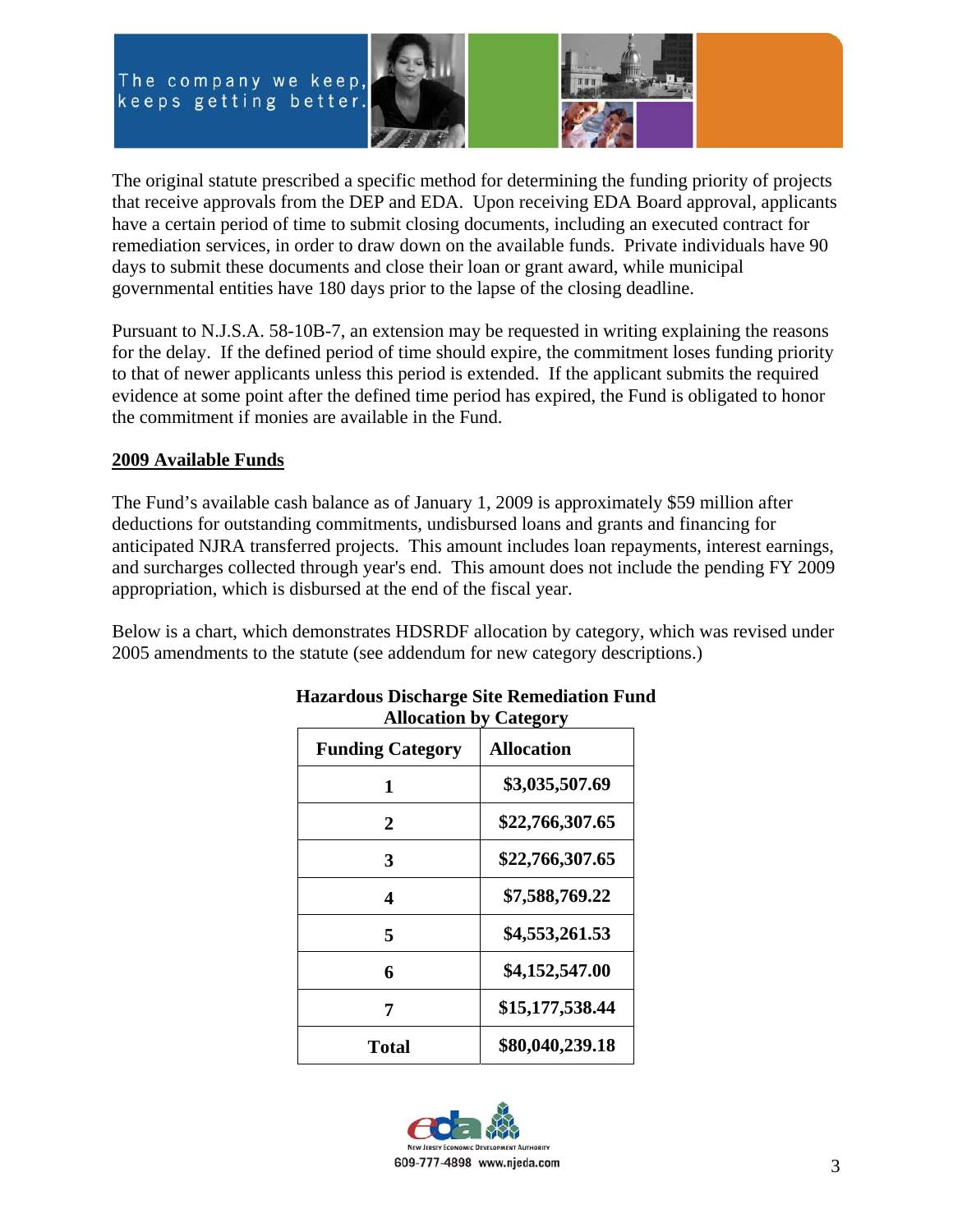



## **Assessment of Current Funding Levels to Meet Obligations**

Below is an accounting of the project applications that are in process as of the end of February 2009:

| <b>Totals:</b>                                | 139 projects | \$31,088,245.00            |
|-----------------------------------------------|--------------|----------------------------|
| Non-Profit Projects under review by DEP:      | 5 projects   | \$453,103                  |
| Private projects under review by DEP:         | 31 projects  | \$5,039,389                |
| Municipal projects under review by DEP:       | 78 projects  | \$23,526,776               |
| Private projects awaiting financing by EDA:   | 5 projects   | \$220,985                  |
| Municipal projects awaiting financing by EDA: | 20 projects  | \$1,847,992                |
|                                               |              | <b>Application Request</b> |

## **Project Examples**

The Fund's successful track record has impacted the entire State of New Jersey. Hundreds of projects have moved forward, resulting in the investigation and remediation of many sites that are now viable, tax-ratable assets to the communities in which they are located. The following are some examples of projects that closed in 2008:

## *City of Egg Harbor (Moss Mill Road Landfill)*

The project site is a former landfill which has potential environmental areas of concern (AOC's). The City of Egg Harbor owns the project site and has satisfied Proof of Site Control. It is the City's intent, upon completion of the environmental investigation activities, to redevelop the project site for residential development.

The City of Egg Harbor was awarded grant funding to perform preliminary assessment (PA) and site investigation (SI) in the amount of \$164,475 at the project site.

## *Township of Haddon (Dy-Dee Wash Site)*

The project site is a former laundry and dry cleaning facility which has potential AOCs. The Township of Haddon currently owns the project site and has satisfied Proof of Site Control. It is the Township's intent, upon completion of the environmental investigation activities, to redevelop the project site for mixed-use.

The Township of Haddon was awarded grant funding to perform PA, SI and remedial investigation (RI) in the amount of \$690,798 at the project site.

## *City of Linden (United Lacquer)*

The City of Linden received grant funding to perform PA and SI in the amount \$90,063 at the United Lacquer project site in October 2001. The City received a grant in the amount of \$17,152

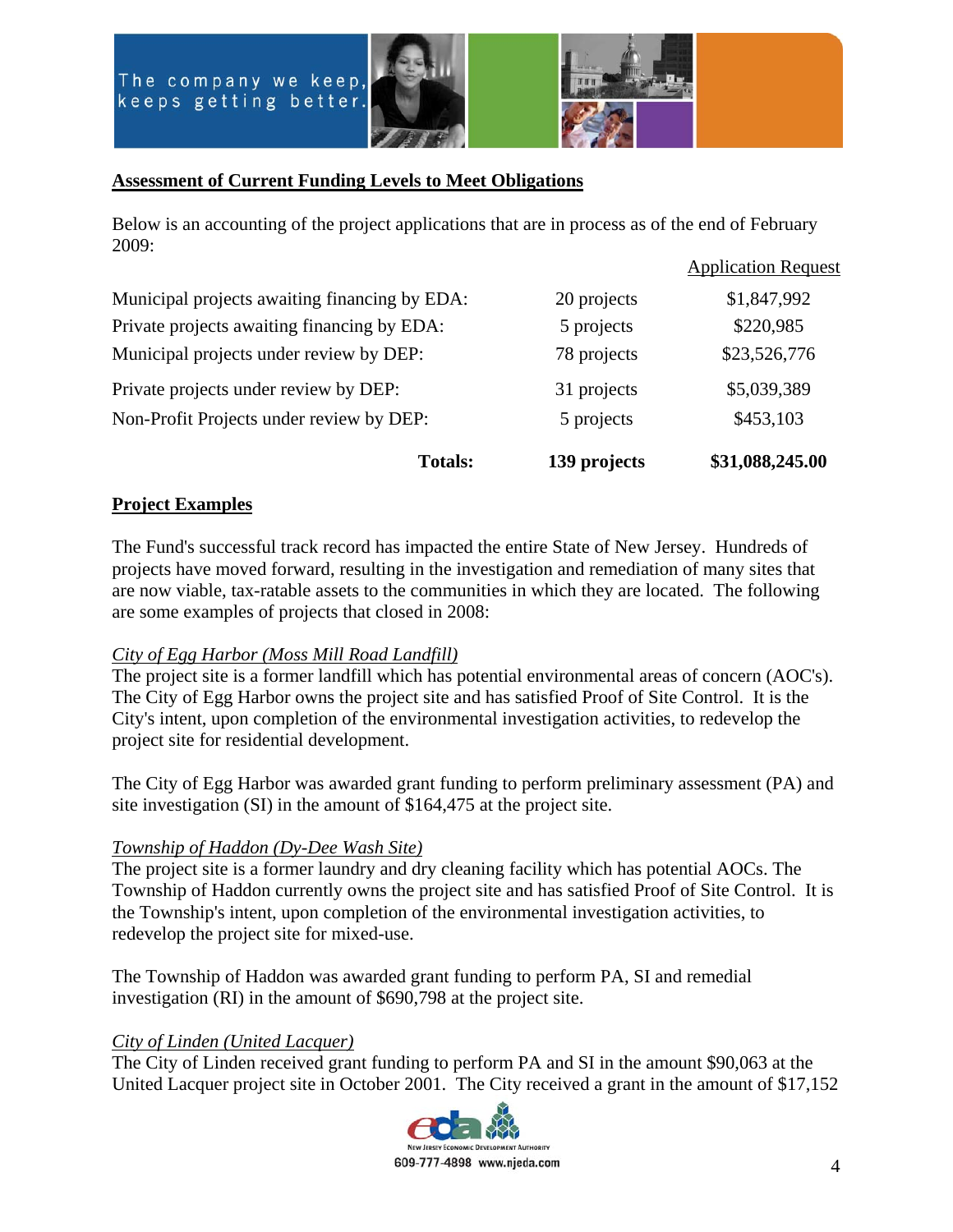

in October 2005 to perform additional SI. The project site is a former 2.7 acre industrial facility that is currently abandoned. The City currently holds a Tax Sale Certificate and has satisfied Proof of Site Control. Upon completion of environmental activities, it is the City's intent, as outlined in a site specific redevelopment plan, to redevelop the project site for industrial use.

The City of Linden was awarded supplemental grant funding to perform RI activities in the amount of \$240,225 at the project site, for total funding to date of \$347,440.

#### **Synopsis of 2008 BDA Activity**

Under the BDA approach, DEP works with communities affected by multiple brownfields to design and implement remediation and reuse plans for these properties simultaneously. The BDA approach enables remediation and reuse to occur in a coordinated fashion. In the process, DEP invites the various stakeholders, including owners of contaminated properties, potentially responsible parties, developers, community groups, technical experts for the local government and residents themselves, to participate in this cleanup and revitalization approach.

The following BDA projects were approved in 2008:

- City of Bayonne Route 440 East Corridor Redevelopment The City of Bayonne received a grant in the amount of \$152,333 in October 2006 to perform SI at the project site and another grant in the amount of \$378,484 in December 2007 to perform additional SI activities, along with RI and RA activities. The project site has been in heavy industrial use for more than a century. It is the City's intent, upon completion of the environmental investigation activities, to redevelop the project site for commercial re-use. The City of Bayonne was approved for a \$350,408 grant on 6/10/08 to perform supplemental RI.
- Camden Redevelopment Agency Harrison Avenue Landfill The Camden Redevelopment Agency received grants totaling \$9,659,027 between 2005 and 2007 to perform RI and RA activities at the project site. The project site is a former landfill. It is the City's intent, upon completion of the environmental investigation activities, to redevelop the project site into a state-of-the-art 132,000 square feet community center in the Cramer Hill neighborhood of the City. The Kroc Center, as the project is to be known, will feature an atrium-style town plaza, a family service center, indoor and outdoor recreational facilities, an aquatic center, a child care center, and community enrichment, job-training and anti-poverty programs. The Agency was approved for additional grant funding in the amount of \$1,369,650 for the approved project costs.
- City of Elizabeth 3 BDA sites The project sites were used for light industrial and chemical manufacturing. It is the City's intent, upon completion of the environmental investigation activities, to redevelop the project site for commercial, residential and open

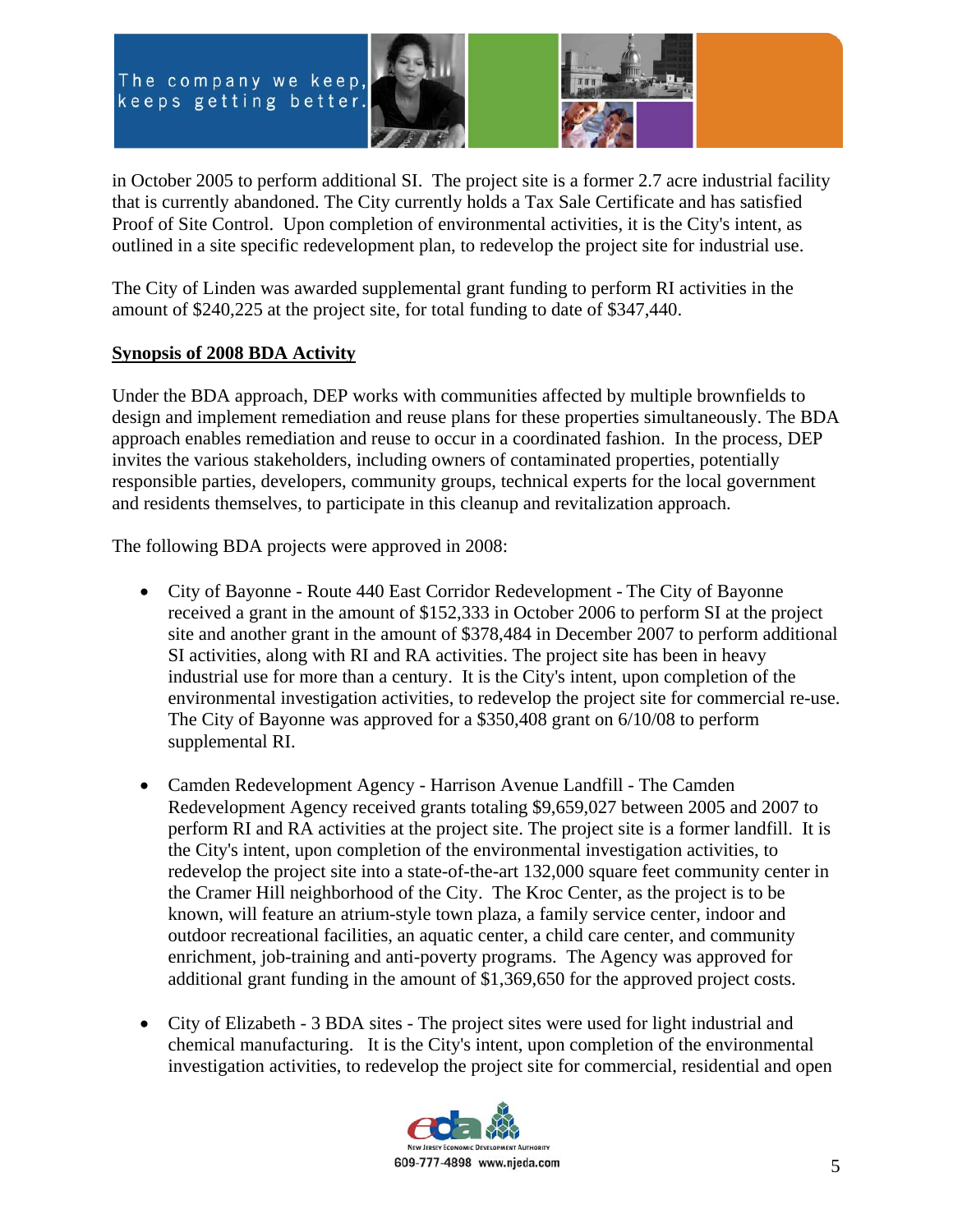



space re-use. The City of Elizabeth was approved for a grant in the amount of \$371,943 on 3/11/08 to perform PA, SI and RI.

- Harrison Redevelopment Agency Spiegel Trucking, Inc. The Agency received an approval for a grant in the amount of \$862,940 in October 2007 to perform RI and RA activities and an approval for a grant in December 2007 in the amount of \$4,003,046 to perform additional RI and RA activities. The project site is a warehouse and it is the Agency's intent, upon completion of the environmental investigation activities, to redevelop the project site for recreation. The Agency was approved for a \$1,827,296 grant on 12/9/08 to perform RA at the project site.
- Jersey City Redevelopment Agency Turnpike Dump #5 The project site was used for operations associated with the rail road, which had tracks running through the site. It is the Agency's intent, upon completion of the environmental investigation activities, to redevelop the project site for commercial and residential re-use. The project calls for the transformation of approximately eight acres of brownfields into a vibrant, new, mixeduse community of over 1,000 new residential units. The project consists of three high rise buildings (30 stories) and two low rise (5 stories) structures, new utilities, roads and open space. During 2008, the Agency was approved for the following assistance in 2008:
	- o The Agency was approved for a \$483,524 grant on 3/11/08 to perform PA and RI at the project site.
	- o The Agency was approved for a \$98,984 grant on 6/10/08 to perform SI and RI at the project site.
	- o The Agency was approved for a \$4,337,346 supplemental grant on 9/9/08 to perform RA at the project site.
- Borough of Keyport 5 BDA sites The project site consists of five sites known as Aeromarine (former aeromarine plane and motor manufacturing facility), Apollo Sewer, Saute Bay, Former sewage treatment plant/current Department of Public Works (DPW) storage yard and former DPW fueling yard/current boat ramp. It is the Borough's intent, upon completion of the environmental investigation activities, to redevelop the project site for recreational and open space. The Borough was approved for the following assistance in 2008:
	- o The Borough was approved for a \$353,612 grant on 2/13/08 to perform PA and SI at the project site.
	- o The Borough was approved for a \$242,959 grant on 5/13/08 to perform RA at the current boat ramp site.

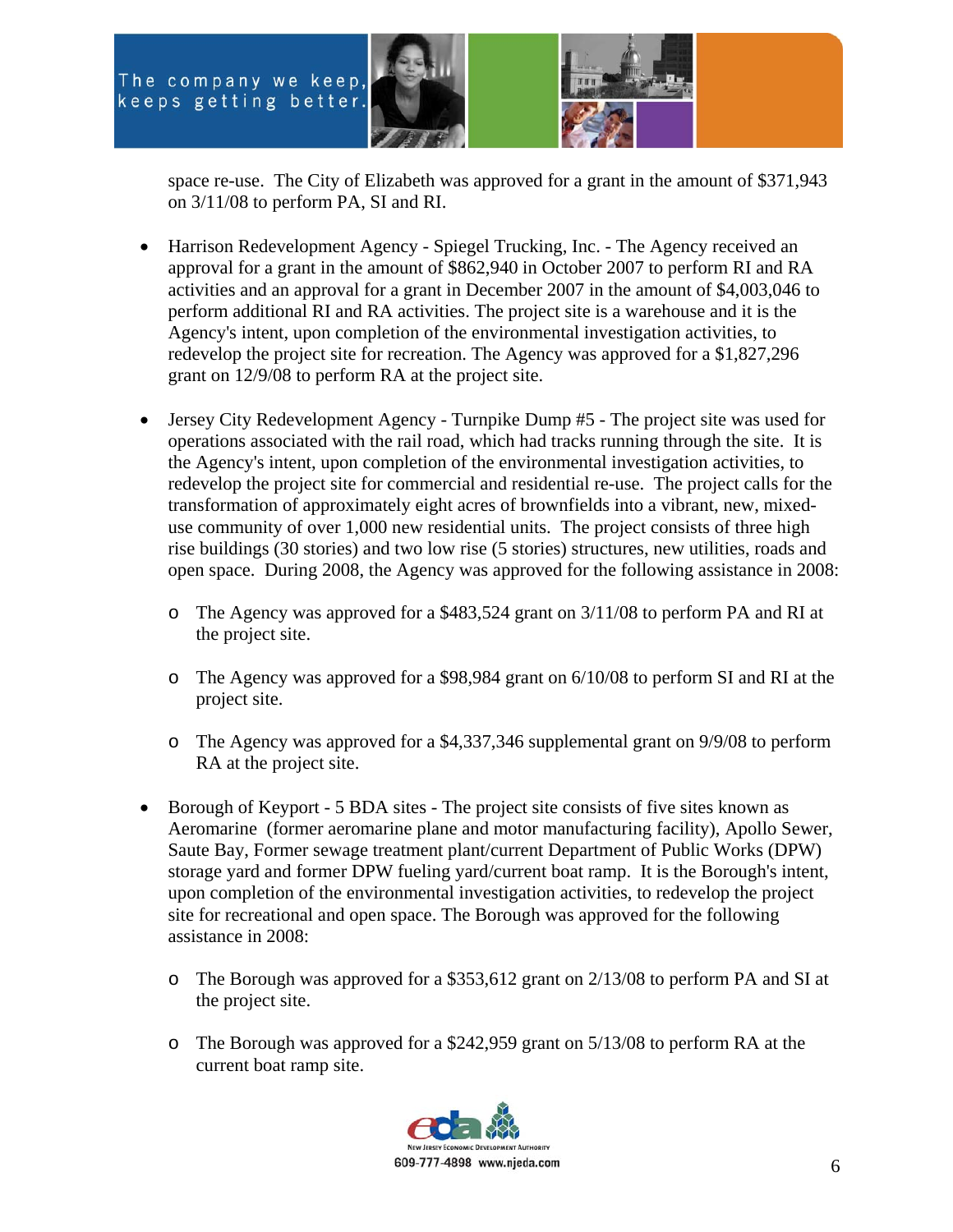



- Palmyra Borough Route 73 South The Borough received a grant in the amount of \$684,767 in May 2004 to perform SI activities at the Route 73 South Area project site. The Borough also received a supplemental grant in the amount of \$1,929,470 in August 2007 and another grant in the amount of \$1,903,913 in November 2007 under P19141. The project site consists of 27 mixed-use sites totaling 186 acres. It's the Borough's intent, upon completion of the environmental investigation activities, to redevelop the project site for new mixed-use and recreational use. The Borough was approved for a \$736,603 supplemental grant on 8/11/08 to perform RI activities at the project site.
- City of Paterson Apollo Dye House The project site is an abandoned building; historically used as a brewery, silk company and a dye and finishing manufacturer. It is the City's intent, upon completion of the environmental investigation activities, to redevelop the project site as affordable housing. The City was approved for a \$1,720,855 grant on 1/8/08 to perform RI at the project site.
- City of Salem 6 BDA sites The project sites consists of Bader Citgo, a vacant machine shop, GE Fabricators, Powell property, vacant land and rail line and Ernie Davis property. It is the City's intent, upon completion of the environmental investigation activities, to redevelop the project site for mixed-use. The City was approved for a \$447,180 grant on 5/13/08 to perform PA and SI at the project sites.
- City of Salem 4 BDA sites The project sites consists of the former National Freight Salem Terminal, Bermuda Terminal, Salem Sanitary Landfill and former Atlantic City Electric Company. It is the City's intent, upon completion of the environmental investigation activities, to redevelop the project site for mixed-use. The City was approved for a \$145,706 grant on 1/8/08 to perform PA, SI and RI at the project sites.
- Sayreville Economic Redevelopment Agency Former National Lead The project site, consists of over 400 acres over various parcels and has no current operations at the site, but had been used for industrial production and processing. It is the Agency's intent, upon completion of the environmental investigation activities, to redevelop the project site as a mixed-use community. The new development will cost \$1.6 billion and will include a 2.5 mile waterfront promenade, marina, fire house and EMS facility, five hotels, 2.6 million square feet of retail space, 600,000 square feet of office space and 2,000 residential units. The Agency was approved for the following assistance in 2008:
	- o The Agency was approved for a \$1,242,103 grant on 8/12/08 to perform RI at the project site.
	- o The Agency was approved for a \$3,757,897 grant on 12/9/08 to perform RA at the project site.

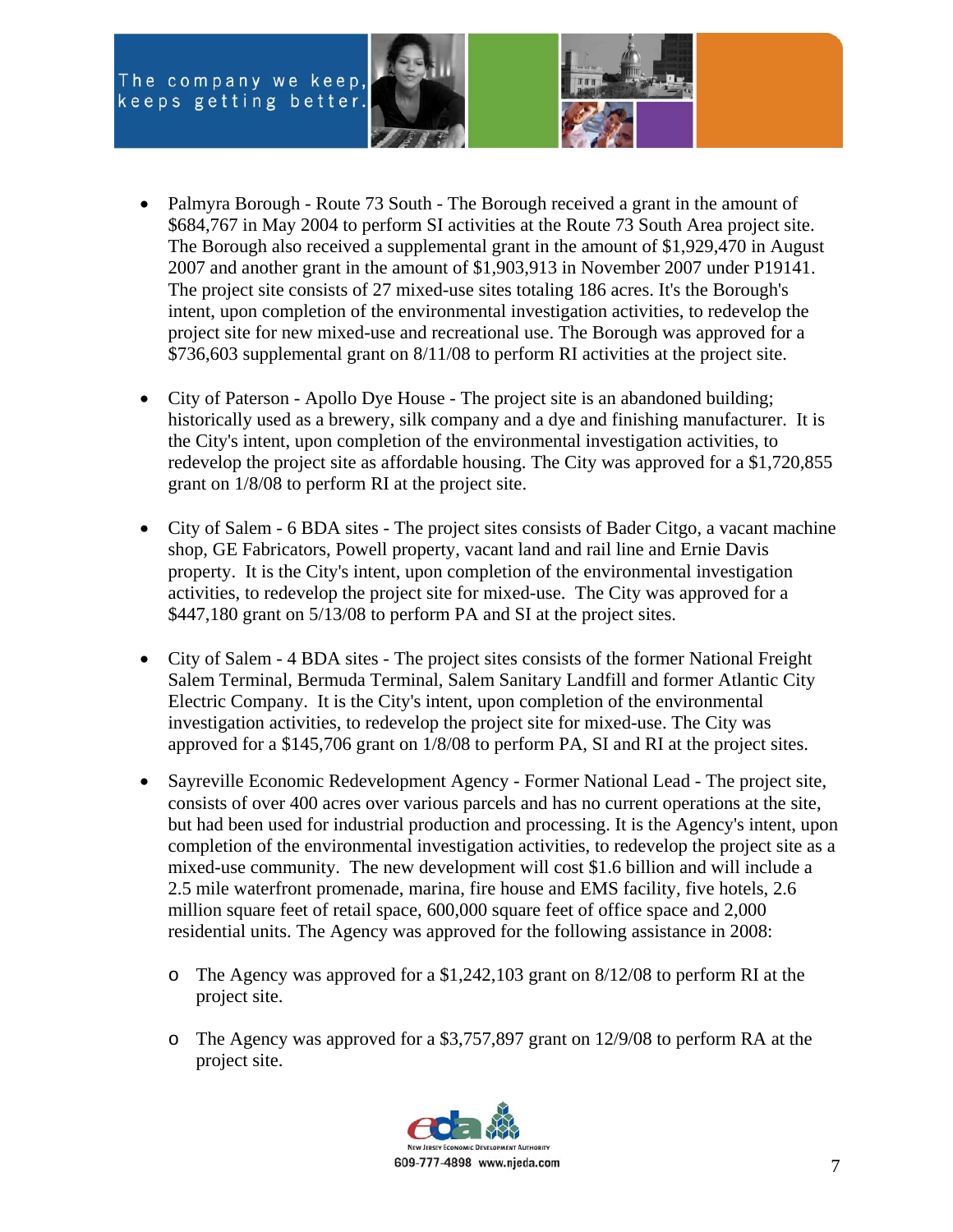

- 
- City of Trenton The City of Trenton received a grant in June 2002 to perform RI and a grant in September 2004 in the amount of \$89,117 to perform SI. The project site consists of several properties totaling 18 acres. Former operations include a freight yard and a wire manufacturing facility. It is the City's intent to redevelop the project site into a planned open space/recreational area. The City was awarded an additional grant for \$1,350,589 on 10/15/08 to perform RA at the project site.

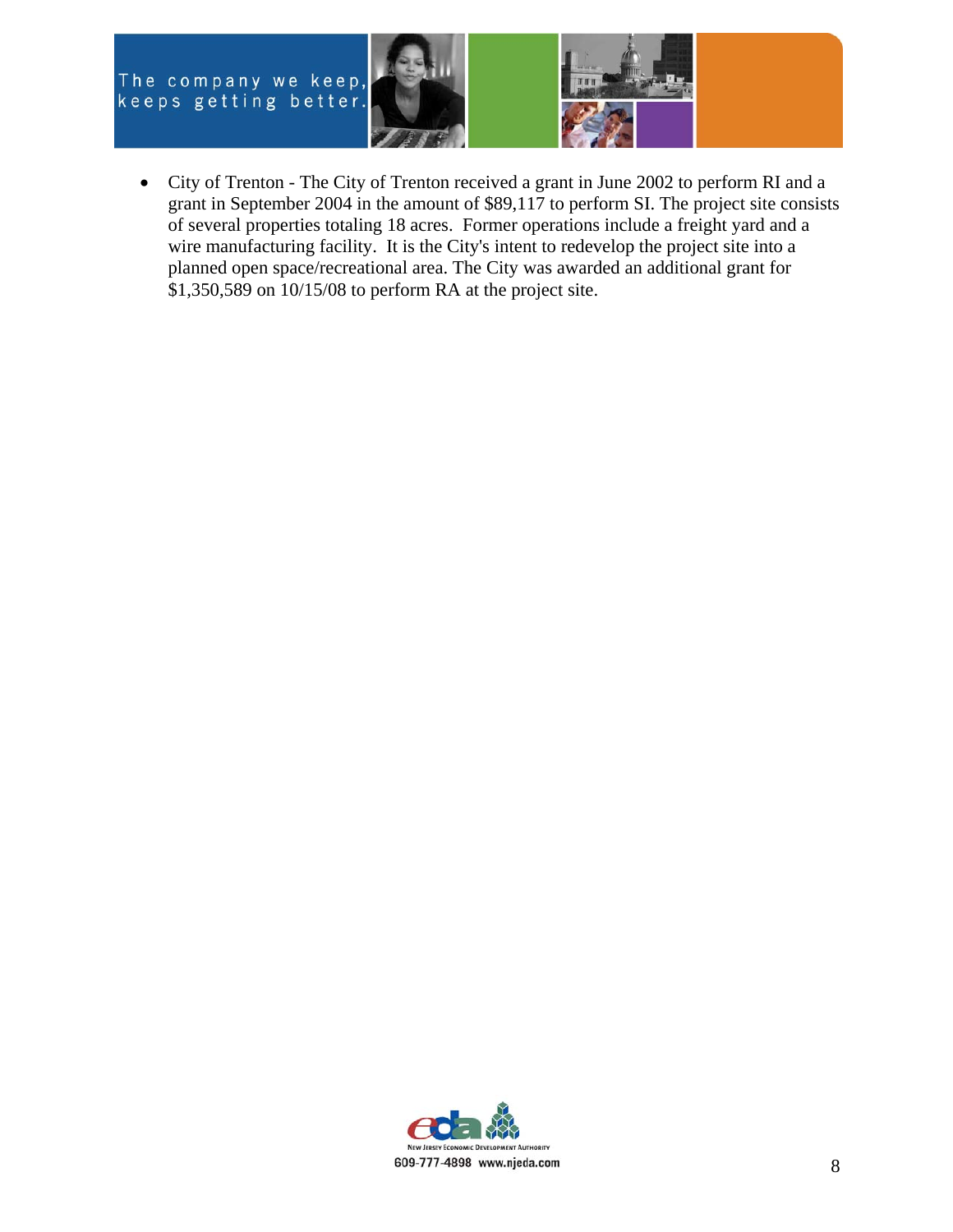



#### **Recommendations**

P.L. 1993, c. 139 directs EDA to submit, within its report on available funding and financial assistance provided under the HDSRF "suggestions for legislative action..to further the legislative intent to facilitate remediation and promote the redevelopment and use of existing industrial sites." The recent enactment by Governor Jon S. Corzine of the landmark legislation establishing the Licensed Site Remediation Professional Program in DEP, P.L. 2009, c. 60, is expected to expedite the cleanup of thousands of contaminated properties across the State. The EDA strongly supports the measure and looks forward to working with DEP in providing financing for additional remediation efforts in New Jersey.

A three-part addendum is attached which highlights the history of the Fund and the various categories of eligibility along with observations on the impact of recent statutory changes.

Should you need any additional information about the contents of this report, please contact the EDA at (609) 292-2072.

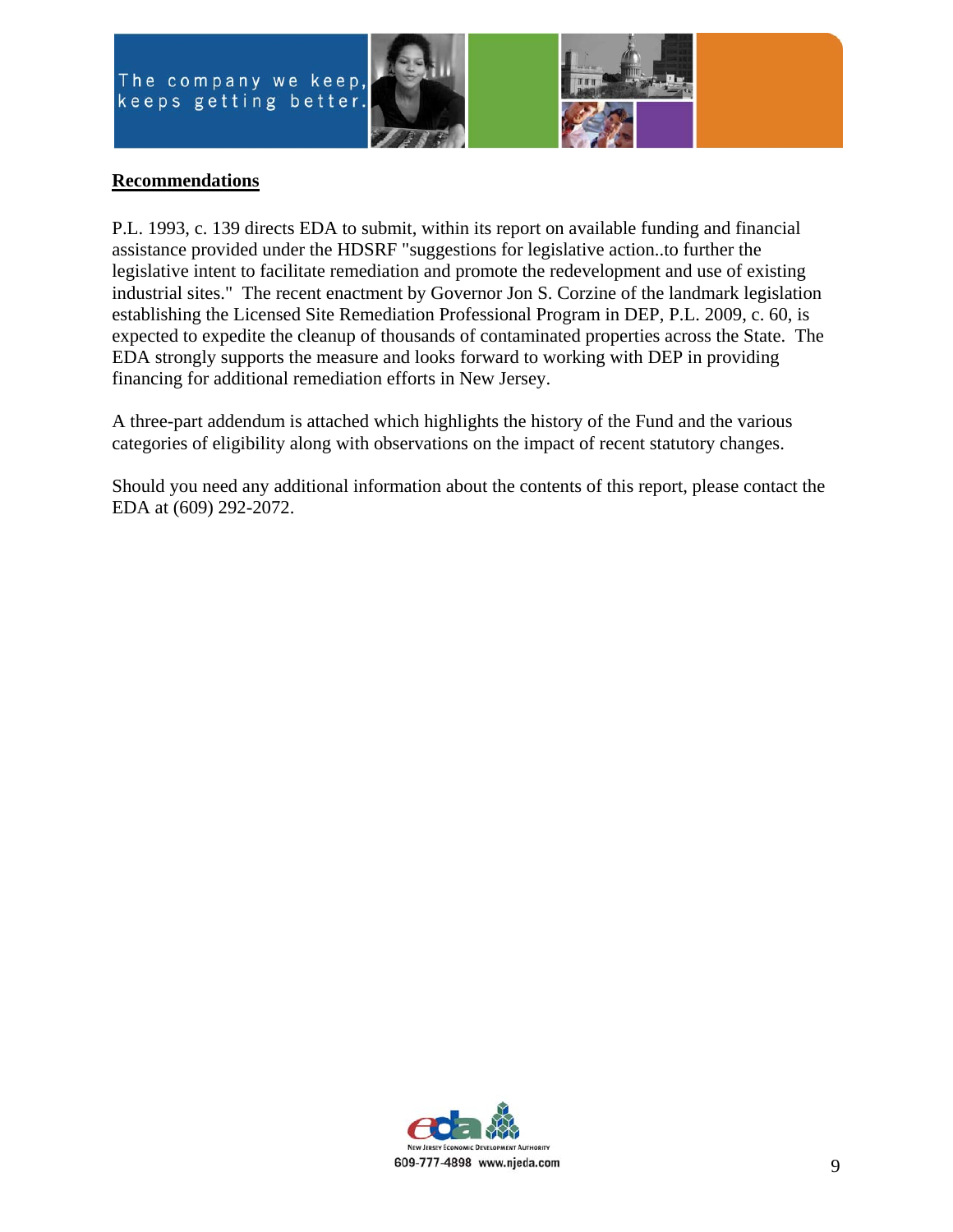



#### **ADDENDUM**

#### **I. Addendum: Fund History**

In 1993, the Legislature amended and supplemented P.L. 1983, c.330, formerly known as the "Environmental Cleanup and Responsibility Act" to become the "Industrial Site Recovery Act." The Legislature sought these changes to promote certainty in the regulatory process that would serve to facilitate the remediation of contaminated sites and promote the redevelopment of existing industrial sites around the State.

In addition to regulatory reform, the Legislature sought to alleviate the financial burdens that have been imposed on individuals, corporations and municipal government entities that have either voluntarily or involuntarily remediated contaminated sites. This assistance came in the form of a \$45 million appropriation from the Hazardous Discharge Bond Act of 1986 to a new Fund entitled the Hazardous Discharge Site Remediation Fund (the "Fund"), which the EDA jointly administers with the Department of Environmental Protection ("DEP").

The Fund received an additional \$10 million from the Economic Recovery Fund in its initial capitalization, and in 1997, the Legislature appropriated an additional \$20 million from the Hazardous Discharge Bond Act of 1986 to the Fund making a total of \$75 million available for the remediation of contaminated sites.

The responsibilities associated with administering the Fund have been divided between the EDA and the DEP. Initial contact and proposals for funding are made through the DEP, which has streamlined the environmental review process to provide timely approvals. Once environmental approvals and eligible project costs have been determined by the DEP, the applications are forwarded to the EDA so that eligible parties may access the financing available to them through this Fund.

Upon receiving these applications, the EDA conducts a financial review and forwards them to its Board of Directors with a recommendation for funding. The DEP and EDA have adhered to a strict interpretation of the law in implementing this Fund. As a consequence of this interpretation, the Fund is truly the last resort to finance potential remediations.

Applicants do not possess insurance and in most cases have little or no collateral to secure loans made by the Fund. Under normal circumstances, these applications would not meet the EDA's credit criteria for funding. Each Fund application is reviewed therefore in light of the legislative intent behind the program that dictates to the EDA that these more risky loans should be made for the general public good that will be achieved through such remediations.

In 1997, the Act was amended to create two new eligibility categories that the EDA and DEP implemented in early 1998: Category 8 provides matching grants for individuals using

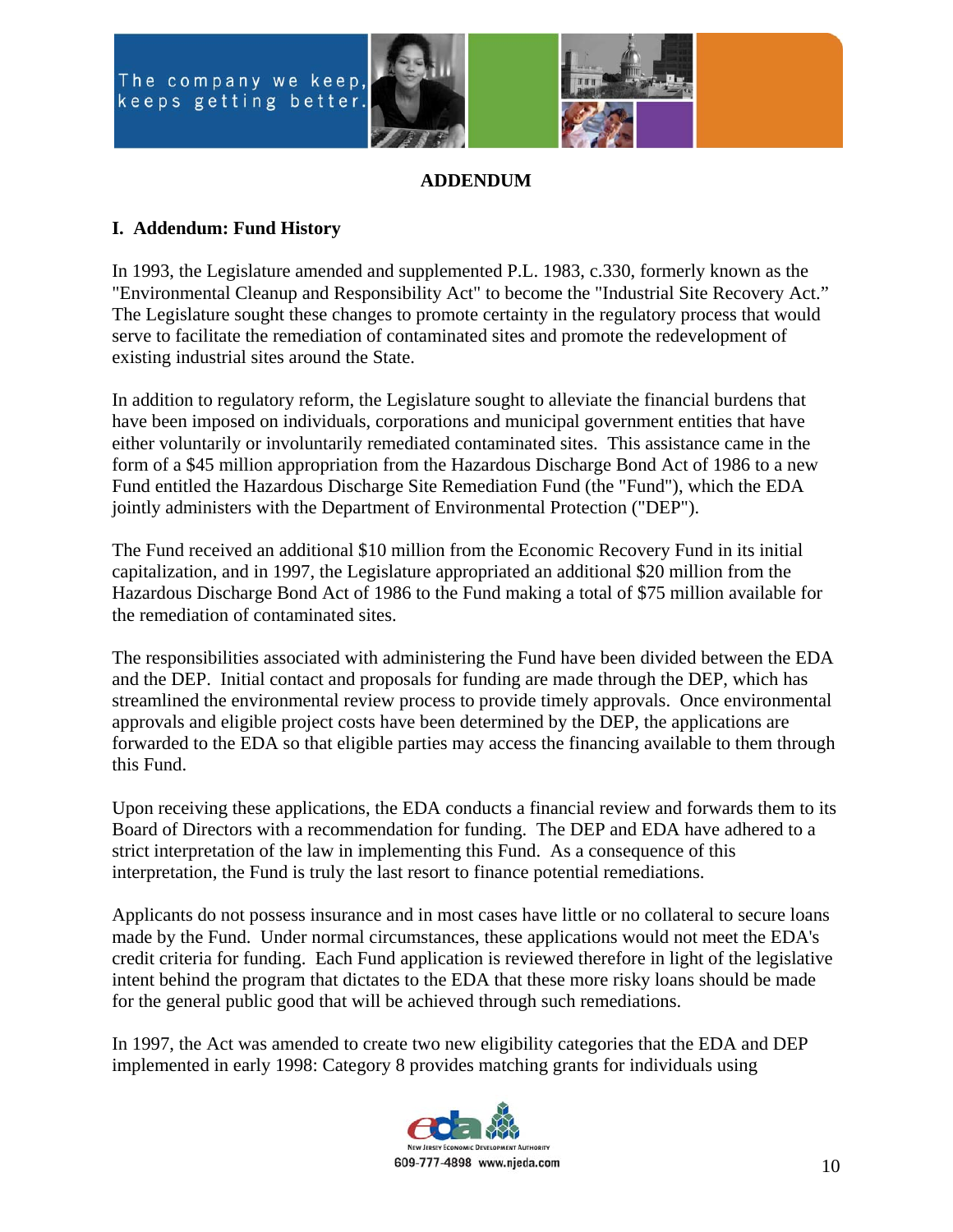



innovative technology for remediation; Category 9 provides matching grants or loan guarantees for persons or businesses that implement limited restricted use or unrestricted use remedial actions. As a result, Category 10 is now the "catch all" category, which was formerly Category 8. These new categories were created by allocating 5% each from Category 5 and Category 6. In 1999, the Legislature revised the qualification for municipalities to receive certain grants for remediation investigations from the Fund.

The law requires a municipality either to have a comprehensive Brownfields redevelopment plan in place, or to demonstrate to the EDA that a property has a realistic opportunity of being developed or redeveloped within three years of the completion of the remediation. The law further requires a municipality or the New Jersey Redevelopment Authority to actually own the real property prior to receiving a grant for remedial investigation from the Fund. The law ensures that a municipality does not spend funds without having made a substantial commitment to the development of the Brownfields site.

In 2003, legislation was passed dedicating an additional \$40 million to aid in replenishing the Fund. In addition, New Jersey Voters approved a State Constitutional amendment in November 2003 which permits the State to use a surplus in Corporate Business Tax revenues dedicated to the Petroleum Underground Storage Tank Remediation, Upgrade, and Closure Program to provide a new and reliable long-term funding source for the Hazardous Discharge Site Remediation Fund.

In 2005, legislation was passed creating new and expanded uses of HDSRF funds for municipalities, counties and redevelopment entities. The new legislation provides grant funds for recreation areas, conservation areas and projects involving affordable housing, in addition to providing additional grant funds on a priority basis and dedicated case management in the Department of Environmental Protection to municipalities with areas designated as a Brownfields Development Area.

In 2006, Governor Jon Corzine, signed legislation that changes the limits on grants from the Hazardous Discharge Site Remediation Fund to municipalities, counties and redevelopment agencies authorized to exercise redevelopment powers pursuant to N.J.S.A.40A:12A-4. The law previously limited grants to those entities to 75% of the total costs of the remediation. The new law authorizes grants to those entities for up to 100% of the costs of the preliminary assessment, site investigation and remedial investigation regardless of the date the application for funding was submitted to the Department of Environmental Protection. It authorizes grants for up to 75% of the costs of the remedial action of a contaminated site for applications received by the department after September 15, 2005.

In 2007, Governor Jon Corzine signed legislation that removed the 70% cap on the amount of grant money that could be awarded from the Fund. This allowed projects that were initially approved as loans, to subsequently be converted to grants in 2007.

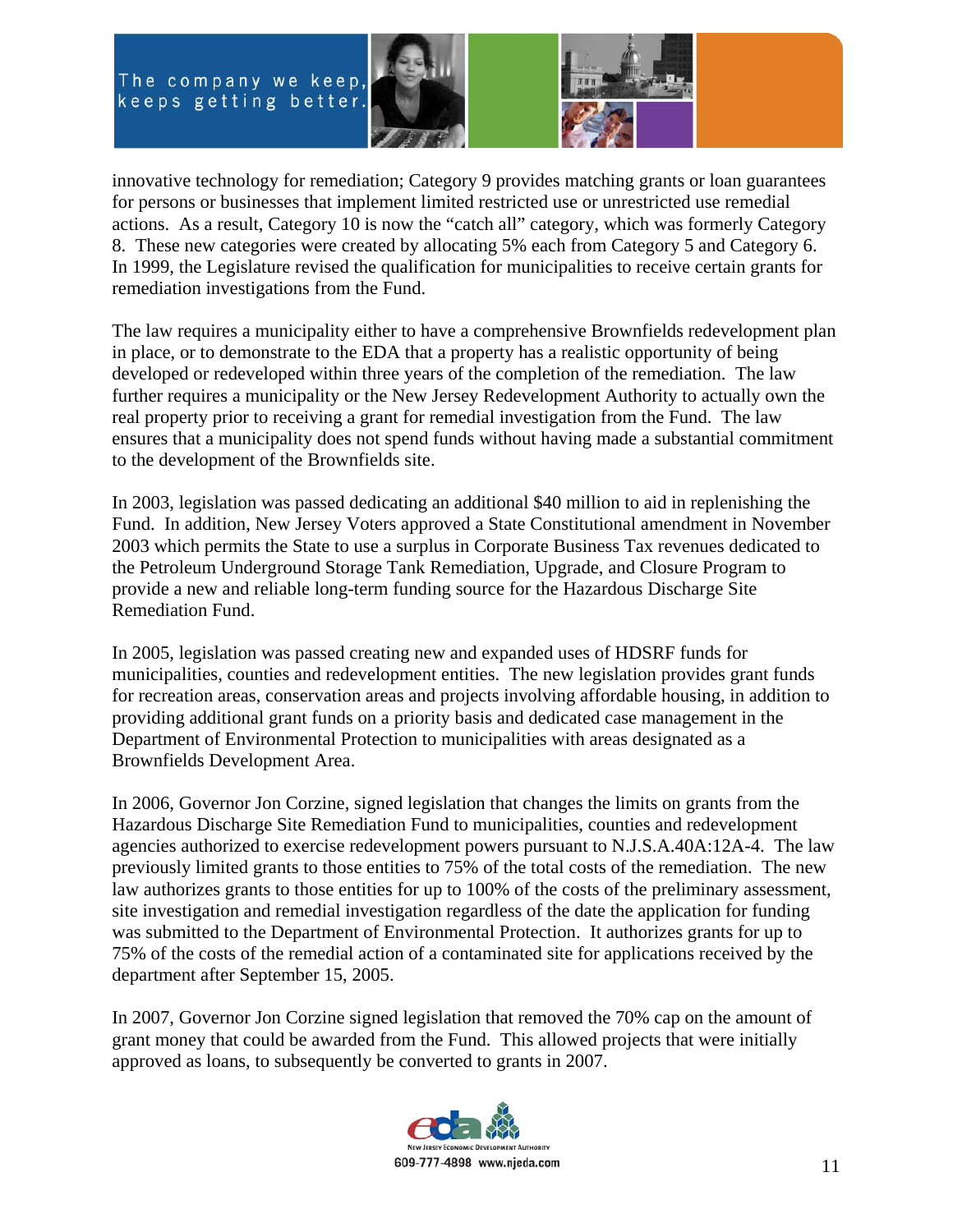



## **II. Addendum: Funding Categories**

As defined in the Act, financial assistance and grants from the Fund were provided for the following purposes and obligated on an annual basis in the defined percentages. An additional funding category was also created by the legislation, C.58:10B-25.3, to establish a pilot program for awarding grants to non-profit organizations. Funding for the pilot program is capped at \$5,000,000 by statute.

The non-profit category is listed as item 7 below because it appears last in the legislation; however it is reported as item 6 in the above charts to comport with technical aspects of EDA's tracking system.

## **2005 Funding Categories:**

**(1) Loans to Persons in a Qualifying Municipality:** Moneys shall be allocated for financial assistance to persons, for remediation of real property located in a qualifying municipality as defined in section 1 of P.L.1978, c.14 (C.52:27D-178).

## **(2) Municipalities, Counties and Redevelopment Entities:**

 (a) Moneys shall be allocated to: municipalities, counties, or redevelopment entities authorized to exercise redevelopment powers pursuant to section 4 of P.L.1992, c.79 (C.40A:12A-4).

(i) BDAs: projects in brownfield development areas pursuant to subsection f. of section 27 of P.L.1993, c.139 (C.58:10B-5),

 (ii) Matching grants for innovative technology: matching grants up to a cumulative total amount from the Fund of \$5,000,000 per year of up to 75% of the costs of the remedial action for projects involving the redevelopment of contaminated property for recreation and conservation purposes, provided that the use of the property for recreation and conservation purposes is included in the comprehensive plan for the development or redevelopment of contaminated property, or up to 50% of the costs of the remedial action for projects involving the redevelopment of contaminated property for affordable housing pursuant to P.L.1985, c.222 (C.52:27D-301 et seq.).

(iii) Matching grants for unrestricted or limited restricted use cleanup: grants for preliminary assessment, site investigation or remedial investigation of a contaminated site.

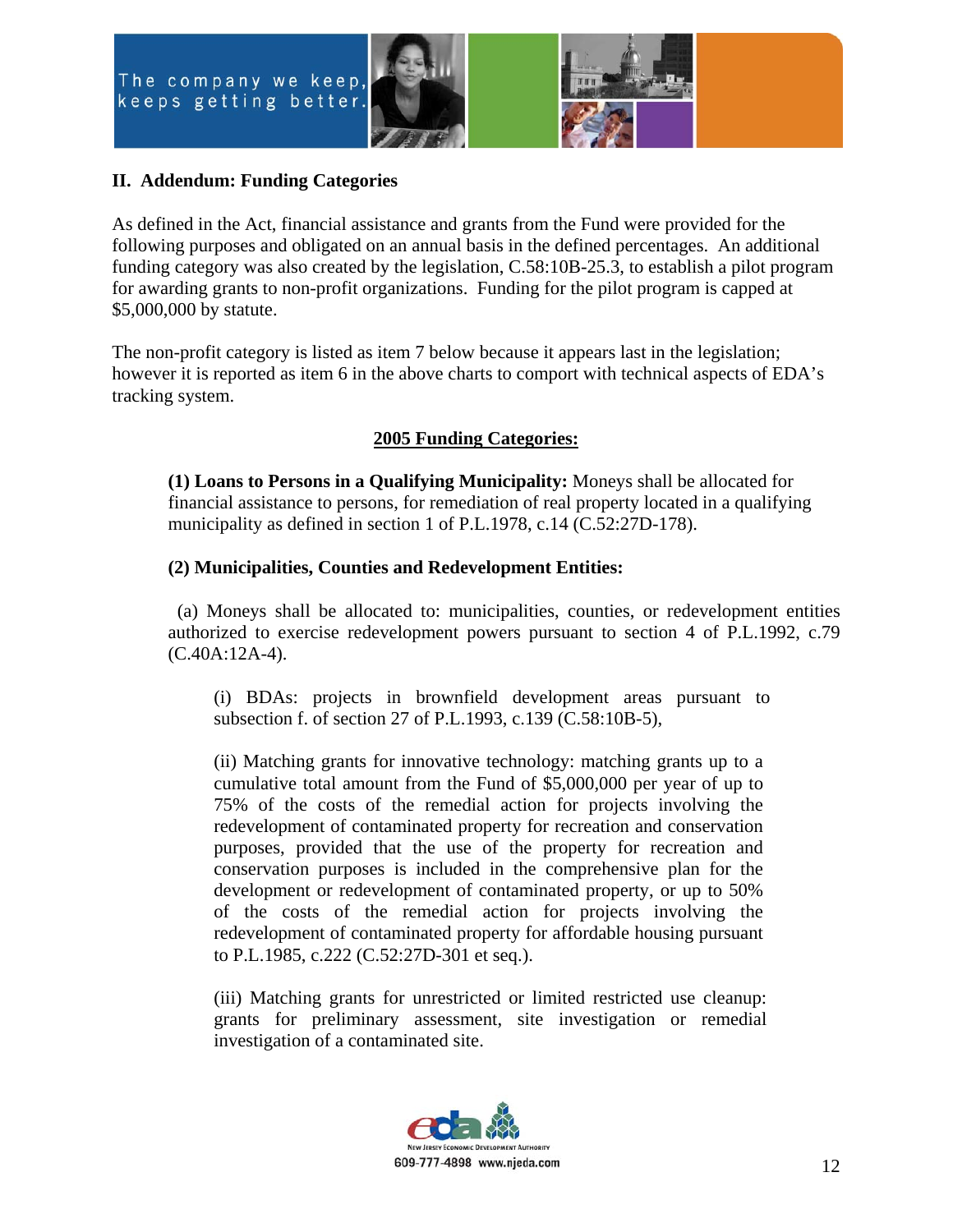



(iv) Matching grants for recreation, conservation and affordable housing: financial assistance for the implementation of a remedial action.

(v) Financial assistance for remediation activities at sites that have been contaminated by a discharge of a hazardous substance or hazardous waste, or at which there is an imminent and significant threat of a discharge of a hazardous substance or hazardous waste, and the discharge or threatened discharge poses or would pose an imminent and significant threat to a drinking water source, to human health, or to a sensitive or significant ecological area; or

 (b) persons for financial assistance for remediation activities at sites that have been contaminated by a discharge of a hazardous substance or hazardous waste, or at which there is an imminent and significant threat of a discharge of a hazardous substance or hazardous waste, and the discharge or threatened discharge poses or would pose an imminent and significant threat to a drinking water source, to human health, or to a sensitive or significant ecological area.

**(3) Private Loans for Voluntary Remediation:** Moneys shall be allocated for financial assistance to persons who voluntarily perform a remediation of a hazardous substance or hazardous waste discharge;

**(4) Innocent Party Grants:** Moneys shall be allocated for grants to persons who own real property on which there has been a discharge of a hazardous substance or a hazardous waste and that person qualifies for an innocent party grant. A person qualifies for an innocent party grant if that person acquired the property prior to December 31, 1983, the hazardous substance or hazardous waste that was discharged at the property was not used by the person at that site, and that person certifies that he did not discharge any hazardous substance or hazardous waste at an area where a discharge is discovered. A grant authorized pursuant to this paragraph may be for up to 50% of the remediation costs at the area of concern for which the person qualifies for an innocent party grant, except that no grant awarded pursuant to this paragraph to any person may exceed \$1,000,000;

**(5) Private Loans for Environmental Opportunity Zones:** Moneys shall be allocated for (a) financial assistance to persons who own and plan to remediate an environmental opportunity zone for which an exemption from real property taxes has been granted pursuant to section 5 of P.L.1995, c.413 (C.54:4-3.154), or (b) matching grants for up to 25% of the project costs to qualifying persons, municipalities, counties, and redevelopment entities authorized to exercise redevelopment powers pursuant to section 4 of P.L.1992, c.79 (C.40A:12A-4), who propose to perform a remedial action that uses an innovative technology, or for the implementation of a limited restricted use remedial

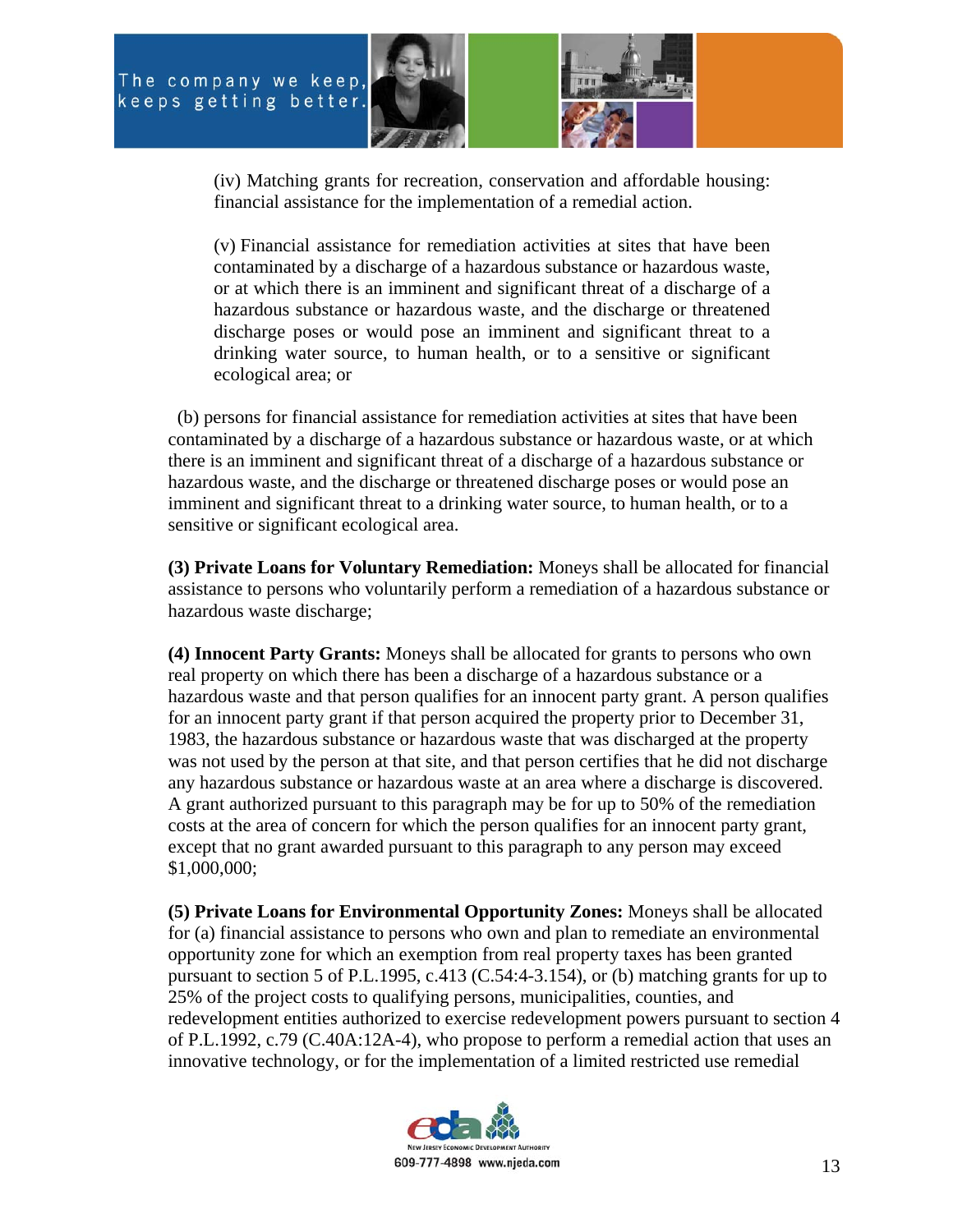



action or an unrestricted use remedial action except that no grant awarded pursuant to this paragraph may exceed \$250,000; and

**(6) Catch all:** Twenty percent of the moneys in the remediation Fund shall be allocated for financial assistance or grants for any of the purposes enumerated in paragraphs (1) through (5).

**(7) Non-profits:** The Department of Environmental Protection, in consultation with the New Jersey Economic Development Authority, shall develop a pilot program to award grants from the Hazardous Discharge Site Remediation Fund established pursuant to section 26 of P.L.1993, c.139 (C.58:10B-4) to nonprofit organizations described in section  $501(c)(3)$  of the federal Internal Revenue Code, 26 U.S.C. s.501(c)(3), that are exempt from taxation pursuant to section 501(a) of the federal Internal Revenue Code, 26 U.S.C. s.501(a), for the preliminary assessment, site investigation, and remedial investigation of real property that has been contaminated or is suspected of being contaminated by the discharge of a hazardous substance. All of the limitations and conditions for the award of financial assistance and grants applicable to municipalities pursuant to the provisions of the "Brownfield and Contaminated Site Remediation Act," P.L.1997, c.278 (C.58:10B-1.1 et al.) shall apply to the award of grants to a nonprofit organization pursuant to this section. The total amount awarded pursuant to this pilot program shall not exceed \$5,000,000.

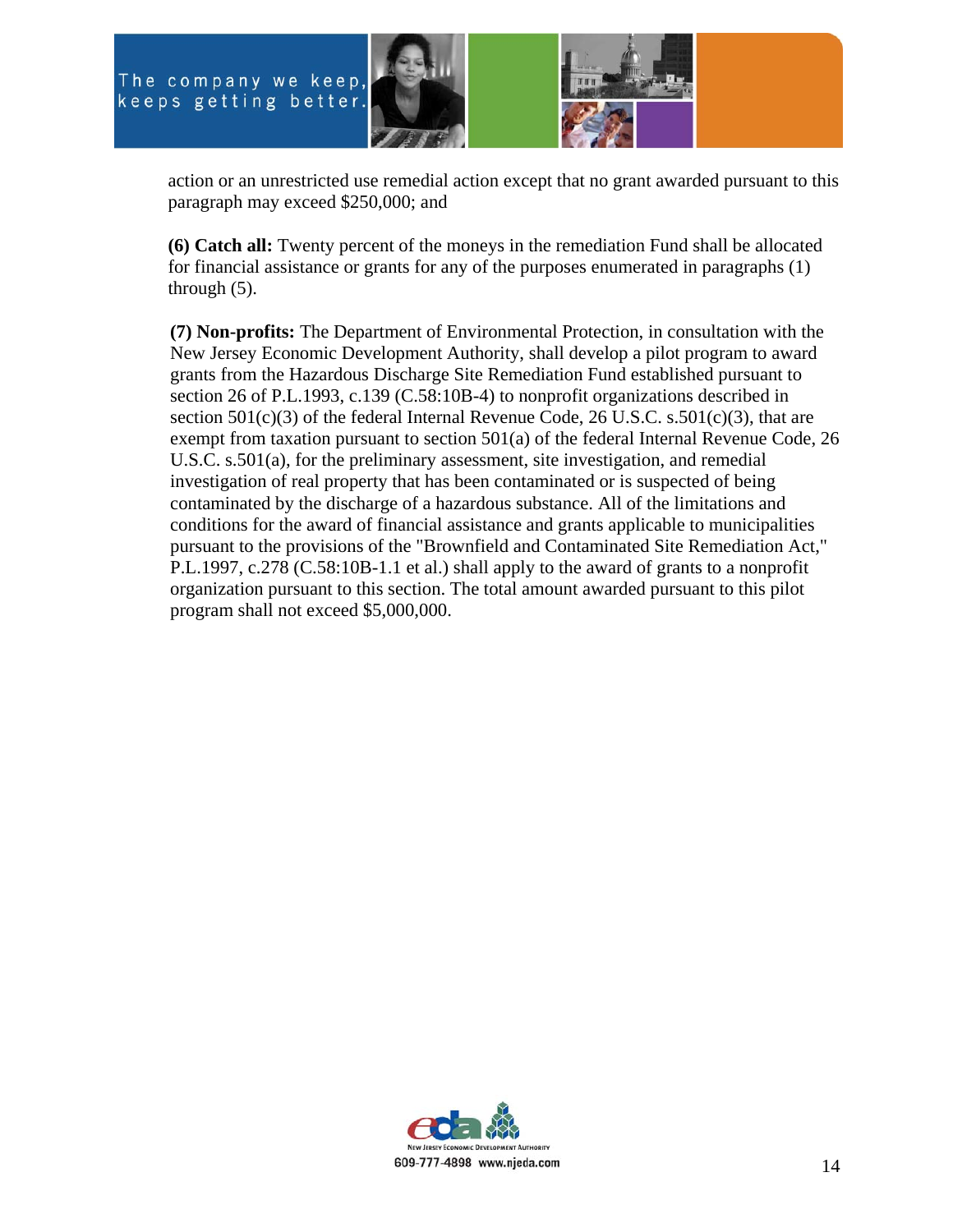



## **III. Addendum: Impact of funding category changes, including the addition of Brownfields Development Areas and remedial action financing.**

In 2008 EDA closed 5 loans and 114 grants amounting to over \$38 million. In 2007 the EDA closed a total of 6 loans and 76 grants amounting to nearly \$23.4 million, while in 2006 EDA closed a total of 1 loans and 43 grants amounting to nearly \$10.8 million. In 2005 EDA closed a total of 4 loans and 47 grants amounting to over \$3.6 million.



In addition and as mentioned above, there have been recent legislative changes allowing for a portion of funding of remedial action for affordable housing, recreation and open space. Furthermore, the statutory increase in money available, an additional \$2 million on top of \$3 million per year, to municipalities that contain Brownfields Development Areas (BDAs) has resulted in an increase in demand and also in money being drawn from the Fund.

EDA will continue to monitor the effect of the various legislative changes that have occurred to improve the operation and efficiency of this resource and to foster its continuity.

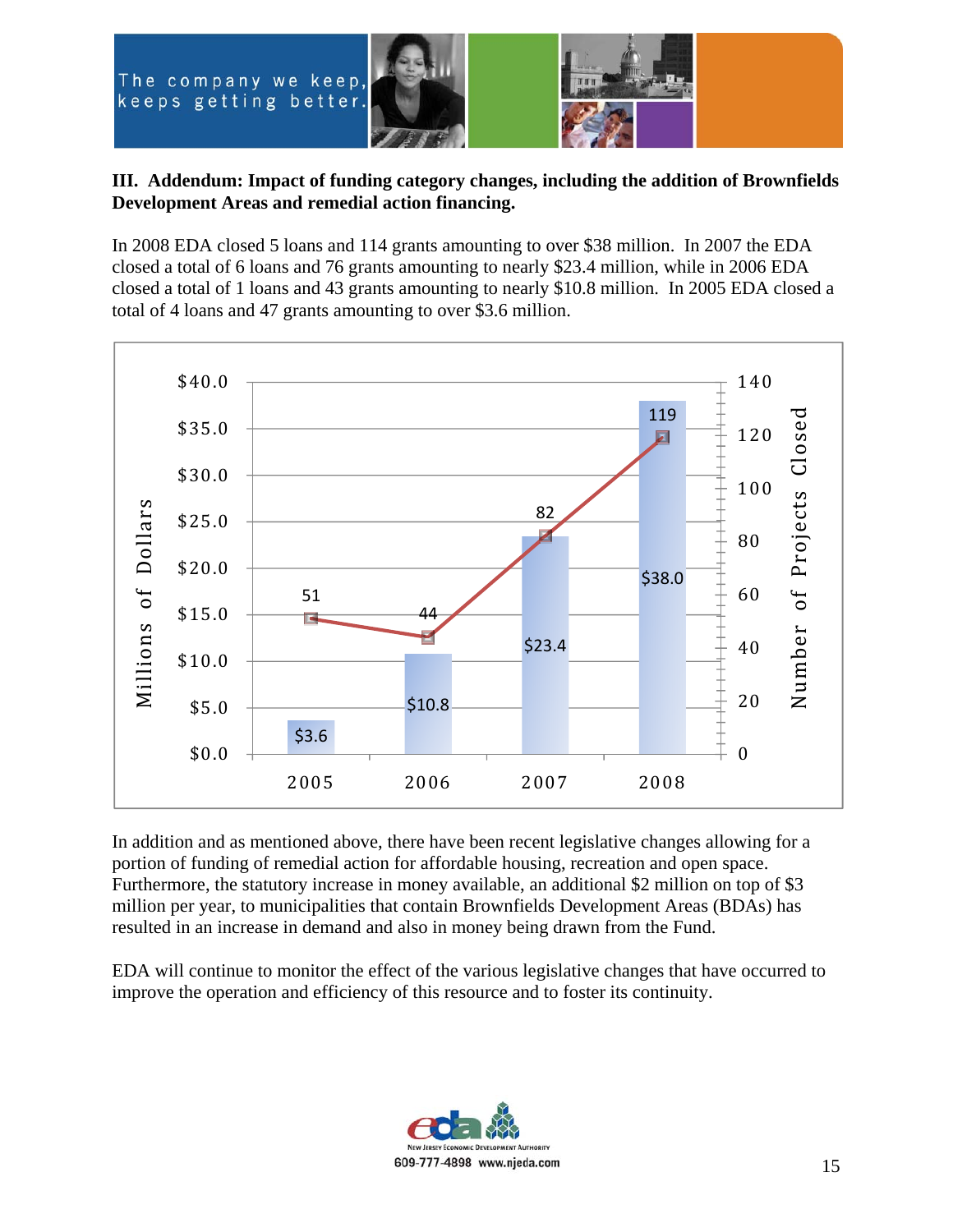# EXHIBIT A

List of projects, by county, financed for the period of January 1, 2008 through December 31, 2008.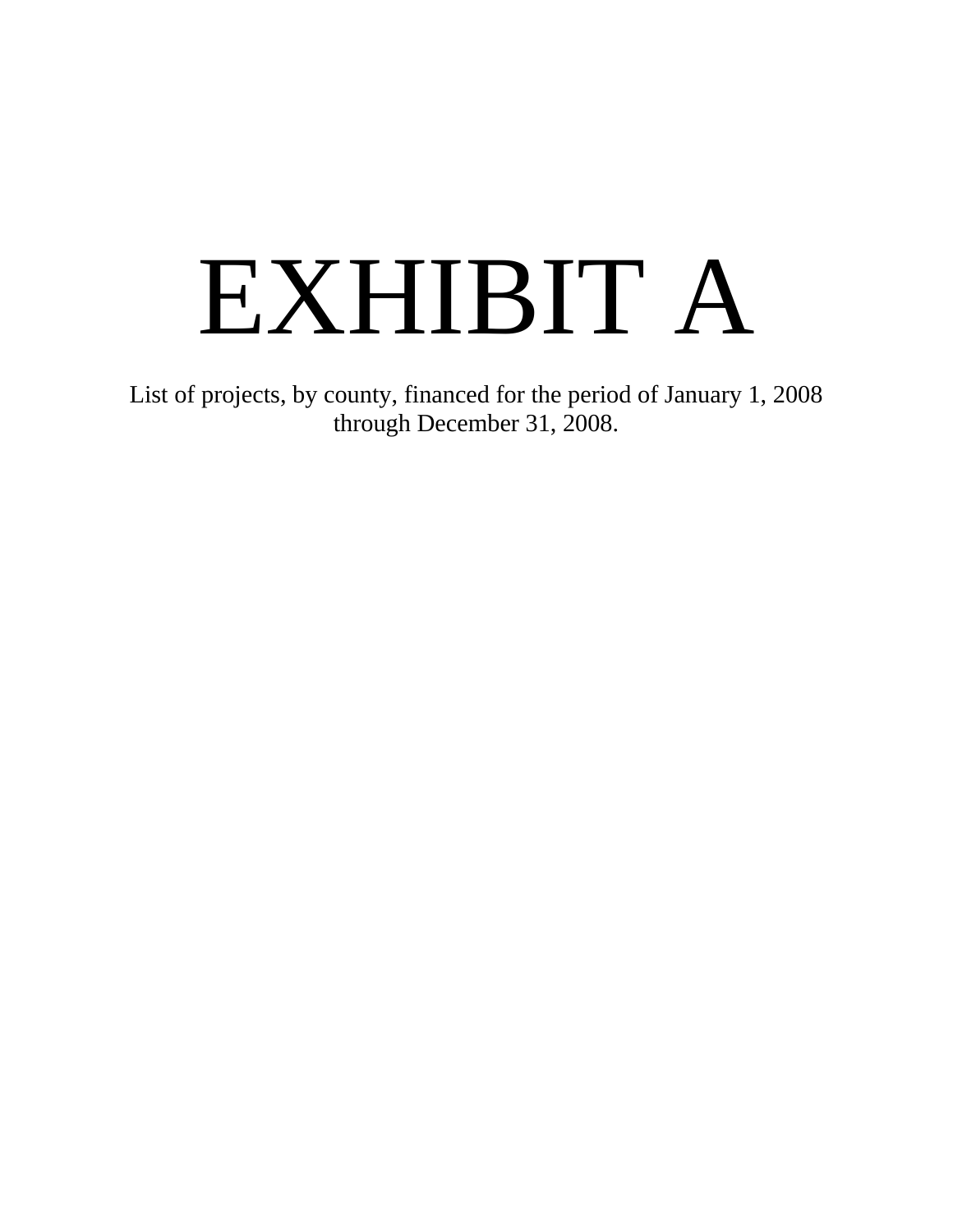| PROJ#  | <b>APPLICANT NAME</b>                                         | <b>MUNICIPALITY</b>      | <b>PROJ</b><br><b>TYPE</b> | <b>EST NEW</b><br><b>JOBS</b> | <b>JOBS</b>  | CONST PROGRAM<br><b>TYPE</b> | <b>AUTHORITY</b><br><b>FIN'G AMOUNT</b> | <b>GUARANTEE</b><br><b>ON BOND</b> | <b>TOTAL PROJECT</b><br><b>COSTS</b> | <b>MAINT</b><br><b>JOBS</b> |
|--------|---------------------------------------------------------------|--------------------------|----------------------------|-------------------------------|--------------|------------------------------|-----------------------------------------|------------------------------------|--------------------------------------|-----------------------------|
|        | COUNTY: Atlantic                                              |                          |                            |                               |              |                              |                                         |                                    |                                      |                             |
| P20136 | Borough of Buena (Mazzoni Property)                           | Buena Borough            | SR.                        |                               |              | <b>HSM</b>                   | 85,622                                  |                                    | 86,122                               |                             |
| ?19291 | City of Atlantic City (Bungalow Park B - Ball<br>Court)       | <b>Atlantic City</b>     | <b>SR</b>                  |                               |              | <b>HSM</b>                   | 9,592                                   |                                    | 10,092                               |                             |
| 216195 | City of Egg Harbor (Former Gas Station)                       | Egg Harbor City          | SR                         |                               |              | <b>HSM</b>                   | 38,912                                  |                                    | 38,912                               |                             |
| 20585  | City of Egg Harbor (Moss Mill Road Landfill)                  | Egg Harbor Township      | SR                         |                               |              | <b>HSM</b>                   | 164,475                                 |                                    | 164,975                              |                             |
| P21804 | Township of Hamilton (Hamilton Twp Sanitary<br>Landfill)      | <b>Hamilton Township</b> | <b>SR</b>                  |                               |              | <b>HSM</b>                   | 379,125                                 |                                    | 379,625                              |                             |
|        | <b>TOTALS FOR Atlantic COUNTY: 5 PROJECT(s)</b>               |                          |                            | $\theta$                      | $\mathbf{0}$ |                              | 677,726                                 |                                    | 679,726                              |                             |
|        | <b>COUNTY: Bergen</b>                                         |                          |                            |                               |              |                              |                                         |                                    |                                      |                             |
| P21146 | Borough of Wood-Ridge (Wood-Ridge<br>Development Site)        | Wood-Ridge Borough       | SR                         |                               |              | <b>HSM</b>                   | 208,981                                 |                                    | 209,481                              |                             |
| P20372 | City of Hackensack (Eval Oil Terminal Property)               | Hackensack City          | <b>SR</b>                  |                               |              | <b>HSM</b>                   | 339,585                                 |                                    | 340,085                              |                             |
| P20734 | Ford Fasteners, Inc.                                          | Hackensack City          | <b>SR</b>                  |                               |              | HAZ                          | 178,797                                 |                                    | 666,923                              |                             |
| P20901 | Lumer Associates, LLC                                         | East Rutherford Borough  | ${\sf SR}$                 |                               |              | HAZ                          | 365,032                                 |                                    | 697,379                              |                             |
| P22715 | Sykes-WNJ, LLC                                                | <b>Waldwick Borough</b>  | SR                         |                               |              | HAZ                          | 66,160                                  |                                    | 246,900                              |                             |
| P21231 | Teaneck Community Charter School                              | <b>Teaneck Township</b>  | <b>SR</b>                  |                               |              | HAZ                          | 99,974                                  |                                    | 100,474                              |                             |
| P20374 | Village of Ridgefield Park (NJTA<br>Maintenance/Storage Yard) | Ridgefield Park Village  | <b>SR</b>                  |                               |              | <b>HSM</b>                   | 85,745                                  |                                    | 86,245                               |                             |
| P19031 | Wyckoff Cleaners, Inc.                                        | Wyckoff Township         | <b>SR</b>                  |                               |              | HAZ                          | 132,418                                 |                                    | 134,243                              |                             |
|        | <b>TOTALS FOR Bergen COUNTY: 8 PROJECT(s)</b>                 |                          |                            | $\bf{0}$                      | $\bf{0}$     |                              | 1,476,692                               |                                    | 2,481,730                            |                             |
|        | <b>COUNTY: Burlington</b>                                     |                          |                            |                               |              |                              |                                         |                                    |                                      |                             |
| P21081 | City of Burlington (Commerce Square Ind Park)                 | <b>Burlington City</b>   | <b>SR</b>                  |                               |              | HAZ                          | 162,800                                 |                                    | 163,300                              |                             |
| P23402 | Ferrell Brennan Partnership                                   | Southampton Township     | <b>SR</b>                  |                               |              | HAZ                          | 22,825                                  |                                    | 85,575                               |                             |
| P23405 | Ferrell Brennan Partnership                                   | Southampton Township     | SR                         |                               |              | HAZ                          | 88,825                                  |                                    | 331,575                              |                             |
| P22330 | Palmyra Borough (Route 73 South)                              | Palmyra Borough          | ${\sf SR}$                 |                               |              | <b>HSM</b>                   | 736,603                                 |                                    | 737,103                              |                             |
| P18253 | Township of Mount Holly (Former Ankokas<br>Lagoon Parcel)     | Mount Holly Township     | <b>SR</b>                  |                               |              | <b>HSM</b>                   | 90,352                                  |                                    | 90,852                               |                             |
| P18223 | Township of Mount Holly (Former Ankokas<br>Mills)             | Mount Holly Township     | <b>SR</b>                  |                               |              | <b>HSM</b>                   | 477,309                                 |                                    | 477,809                              |                             |
|        | <b>TOTALS FOR Burlington COUNTY: 6 PROJECT(s)</b>             |                          |                            | $\theta$                      | $\bf{0}$     |                              | 1,578,714                               |                                    | 1,886,214                            |                             |

#### **COUNTY: Camden**

SPECIFIED PROGRAMS

Page: 1 Printed: 03/19/2009 \* There may be costs/jobs reported on a related financing. (mastchar.prg)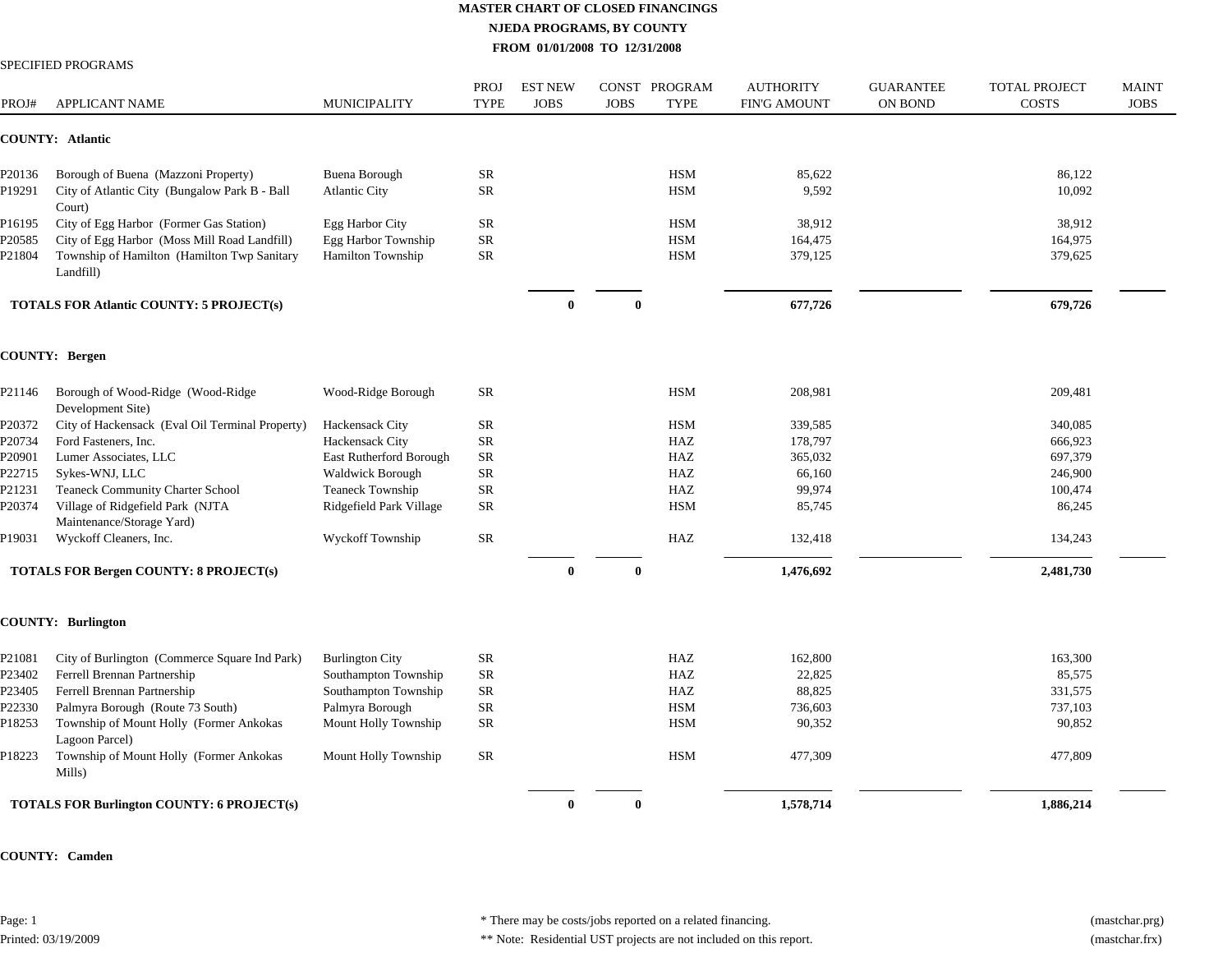#### SPECIFIED PROGRAMS

| PROJ#   | <b>APPLICANT NAME</b>                                           | <b>MUNICIPALITY</b>    | PROJ<br><b>TYPE</b> | <b>EST NEW</b><br><b>JOBS</b> | <b>JOBS</b> | CONST PROGRAM<br><b>TYPE</b>                               | <b>AUTHORITY</b><br><b>FIN'G AMOUNT</b> | <b>GUARANTEE</b><br><b>ON BOND</b> | <b>TOTAL PROJECT</b><br><b>COSTS</b> | <b>MAINT</b><br><b>JOBS</b> |
|---------|-----------------------------------------------------------------|------------------------|---------------------|-------------------------------|-------------|------------------------------------------------------------|-----------------------------------------|------------------------------------|--------------------------------------|-----------------------------|
| P23392  | Camden Redevelopment Agency (ABC Barrel<br>Company)             | Camden City            | SR                  |                               |             | <b>HSM</b>                                                 | 81,425                                  |                                    | 81,925                               |                             |
| P20369  | Camden Redevelopment Agency (Block N<br>Project)                | Camden City            | SR                  |                               |             | <b>HSM</b>                                                 | 36,789                                  |                                    | 37,289                               |                             |
| P22032  | Camden Redevelopment Agency (Camden<br>Waterfront-East Village) | Camden City            | SR                  |                               |             | <b>HSM</b>                                                 | 217,074                                 |                                    | 217,574                              |                             |
| P20733  | Camden Redevelopment Agency (Former RCA<br>Building 8)          | Camden City            | SR                  |                               |             | <b>HSM</b>                                                 | 35,029                                  |                                    | 35,529                               |                             |
| P21319  | Camden Redevelopment Agency (Former RCA<br>Building 8)          | Camden City            | SR                  |                               |             | <b>HSM</b>                                                 | 61,665                                  |                                    | 62,165                               |                             |
| P20557  | Camden Redevelopment Agency (Harrison<br>Avenue Landfill)       | Camden City            | SR                  |                               |             | <b>HSM</b>                                                 | 4,770,150                               |                                    | 6,285,700                            |                             |
| P21145  | Camden Redevelopment Agency (Sears Tire and<br>Battery)         | Camden City            | SR                  |                               |             | <b>HSM</b>                                                 | 183,293                                 |                                    | 182,793                              |                             |
| P20906  | Singh Gas, Inc. and Amrik Singh                                 | Voorhees Township      | SR                  |                               |             | HAZ                                                        | 633,388                                 |                                    | 640,227                              |                             |
| P21956  | Township of Haddon (Dy-Dee Wash Site)                           | Haddon Township        | <b>SR</b>           |                               |             | <b>HSM</b>                                                 | 690,798                                 |                                    | 691,298                              |                             |
| P22326  | Township of Haddon (Lahn Property)                              | Haddon Township        | SR                  |                               |             | <b>HSM</b>                                                 | 259,636                                 |                                    | 260,136                              |                             |
| P22332  | Township of Haddon (Media Property)                             | Haddon Township        | <b>SR</b>           |                               |             | <b>HSM</b>                                                 | 195,914                                 |                                    | 196,414                              |                             |
| P22327  | Township of Haddon (Residence/Frmr Dollar<br>Store)             | Haddon Township        | SR                  |                               |             | <b>HSM</b>                                                 | 17,172                                  |                                    | 17,672                               |                             |
| P22915  | Township of Haddon (Spadea Manufacturing<br>Property)           | <b>Haddon Township</b> | SR                  |                               |             | <b>HSM</b>                                                 | 225,650                                 |                                    | 226,150                              |                             |
|         | <b>TOTALS FOR Camden COUNTY: 13 PROJECT(s)</b>                  |                        |                     | $\mathbf{0}$                  | 0           |                                                            | 7,407,983                               |                                    | 8,934,872                            |                             |
|         | COUNTY: Cumberland                                              |                        |                     |                               |             |                                                            |                                         |                                    |                                      |                             |
| P20990  | City of Bridgeton (East Commerce Street<br>Project)             | <b>Bridgeton City</b>  | SR                  |                               |             | <b>HSM</b>                                                 | 742,522                                 |                                    | 743,022                              |                             |
| P22339  | City of Millville (Millville Airport Ind Park Exp)              | Millville City         | SR                  |                               |             | HSM                                                        | 2,768,329                               |                                    | 2,768,829                            |                             |
| P19159  | City of Vineland (Block 597 Project)                            | Vineland City          | <b>SR</b>           |                               |             | <b>HSM</b>                                                 | 178,852                                 |                                    | 179,352                              |                             |
| P18746  | City of Vineland (Cedarwood Drive Landfill)                     | Vineland City          | <b>SR</b>           |                               |             | <b>HSM</b>                                                 | 264,664                                 |                                    | 265,164                              |                             |
| P19559  | City of Vineland (Former Landis Citgo)                          | Vineland City          | <b>SR</b>           |                               |             | HSM                                                        | 72,135                                  |                                    | 72,635                               |                             |
| P20189  | City of Vineland (Landis Theater/Mori Building)                 | Vineland City          | SR                  |                               |             | HSM                                                        | 64,055                                  |                                    | 64,555                               |                             |
| P20991  | City of Vineland (Landis Theater/Mori Building)                 | Vineland City          | SR                  |                               |             | <b>HSM</b>                                                 | 72,980                                  |                                    | 73,480                               |                             |
| P17928  | City of Vineland (Snell Building)                               | Vineland City          | SR.                 |                               |             | HSM                                                        | 67,127                                  |                                    | 67,627                               |                             |
| P19161  | City of Vineland (Vineland Glass Company)                       | Vineland City          | SR                  |                               |             | HSM                                                        | 79,585                                  |                                    | 80,085                               |                             |
|         | <b>TOTALS FOR Cumberland COUNTY: 9 PROJECT(s)</b>               |                        |                     | $\bf{0}$                      | $\bf{0}$    |                                                            | 4,310,249                               |                                    | 4,314,749                            |                             |
|         | <b>COUNTY: Essex</b>                                            |                        |                     |                               |             |                                                            |                                         |                                    |                                      |                             |
| P19562  | City of Newark (Former Humble Oil)                              | Newark City            | SR.                 |                               |             | <b>HSM</b>                                                 | 29,051                                  |                                    | 29,551                               |                             |
| P22857  | City of Newark (Frm. Synfax Manufacturing)                      | Newark City            | <b>SR</b>           |                               |             | <b>HSM</b>                                                 | 31,909                                  |                                    | 32,409                               |                             |
| P18353  | City of Newark (Nat Turner Park)                                | Newark City            | <b>SR</b>           |                               |             | <b>HSM</b>                                                 | 37,521                                  |                                    | 38,021                               |                             |
| Page: 2 |                                                                 |                        |                     |                               |             | * There may be costs/jobs reported on a related financing. |                                         |                                    |                                      | (mastchar.prg)              |

Printed: 03/19/2009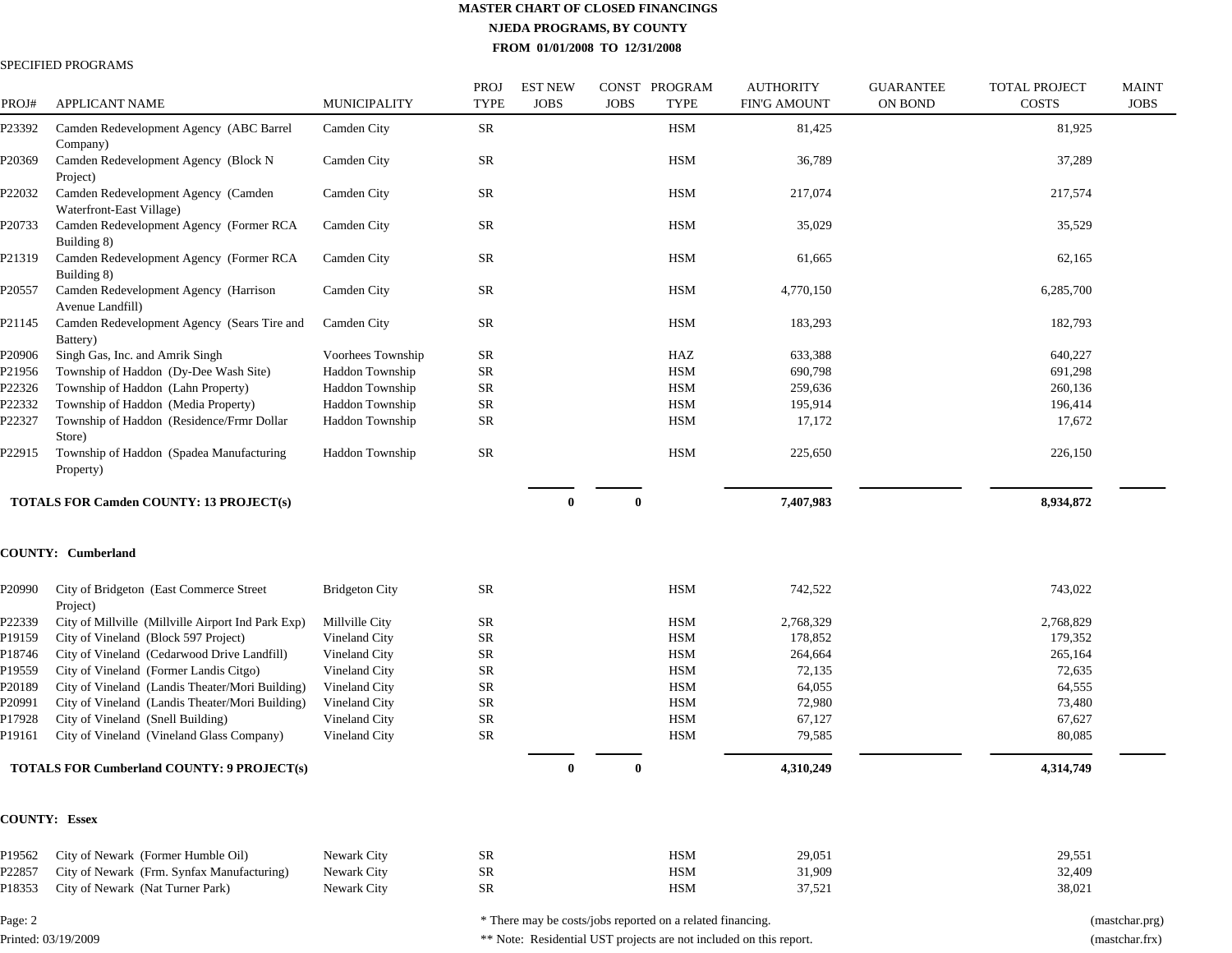#### SPECIFIED PROGRAMS

| PROJ#   | <b>APPLICANT NAME</b>                                               | <b>MUNICIPALITY</b>        | PROJ<br><b>TYPE</b> | <b>EST NEW</b><br><b>JOBS</b> | <b>JOBS</b>  | CONST PROGRAM<br><b>TYPE</b>                               | <b>AUTHORITY</b><br><b>FIN'G AMOUNT</b> | <b>GUARANTEE</b><br>ON BOND | <b>TOTAL PROJECT</b><br><b>COSTS</b> | <b>MAINT</b><br><b>JOBS</b> |
|---------|---------------------------------------------------------------------|----------------------------|---------------------|-------------------------------|--------------|------------------------------------------------------------|-----------------------------------------|-----------------------------|--------------------------------------|-----------------------------|
| P19799  | City of Newark (Nat Turner Park)                                    | Newark City                | <b>SR</b>           |                               |              | <b>HSM</b>                                                 | 2,962,479                               |                             | 3,857,853                            |                             |
| P21874  | City of Orange Township (534 Mitchell Street)                       | Orange City                | <b>SR</b>           |                               |              | HSM                                                        | 20,004                                  |                             | 20,504                               |                             |
| P21873  | City of Orange Township (540 Mitchell Street)                       | Orange City                | <b>SR</b>           |                               |              | <b>HSM</b>                                                 | 20,565                                  |                             | 21,065                               |                             |
| P21077  | Estate of Michelle Matturro                                         | <b>Bloomfield Township</b> | <b>SR</b>           |                               |              | HAZ                                                        | 38,770                                  |                             | 40,270                               |                             |
| P22532  | Judith Woodruff                                                     | Maplewood Township         | ${\rm SR}$          |                               |              | HAZ                                                        | 38,869                                  |                             | 155,974                              |                             |
| P19033  | Mybar Realty Company                                                | Newark City                | ${\rm SR}$          |                               |              | HAZ                                                        | 596,486                                 |                             | 596,486                              |                             |
| P23983  | Rockland Corporation                                                | West Caldwell Township     | ${\sf SR}$          |                               |              | HAZ                                                        | 155,973                                 |                             | 624,392                              |                             |
| P19761  | Township of Maplewood (Former Fresco Silver<br>Company)             | Maplewood Township         | ${\rm SR}$          |                               |              | <b>HSM</b>                                                 | 373,995                                 |                             | 374,495                              |                             |
| P20903  | Township of Montclair (Frm. Southend Pyramid<br>Station)            | <b>Montclair Township</b>  | <b>SR</b>           |                               |              | <b>HSM</b>                                                 | 111,612                                 |                             | 112,112                              |                             |
|         | TOTALS FOR Essex COUNTY: 12 PROJECT(s)                              |                            |                     | $\mathbf{0}$                  | 0            |                                                            | 4,417,234                               |                             | 5,903,132                            |                             |
|         | <b>COUNTY: Gloucester</b>                                           |                            |                     |                               |              |                                                            |                                         |                             |                                      |                             |
| P19771  | Borough of Glassboro (Frm. Migrant Worker's<br>Camp)                | Glassboro Borough          | SR                  |                               |              | <b>HSM</b>                                                 | 77,704                                  |                             | 78,204                               |                             |
| P19188  | Gloucester County Improvement Authority<br>(Gloucester County Park) | Logan Township             | <b>SR</b>           |                               |              | <b>HSM</b>                                                 | 596,730                                 |                             | 683,305                              |                             |
| P21752  | James Helder                                                        | Deptford Township          | <b>SR</b>           |                               |              | HAZ                                                        | 16,505                                  |                             | 66,335                               |                             |
| P20184  | Township of Mantua (10 various sites)                               | Single County - Multi      | ${\rm SR}$          |                               |              | <b>HSM</b>                                                 | 9,900                                   |                             | 10,400                               |                             |
| P20898  | Township of Mantua (Mangel Partnership/Lambs<br>Road)               | Single County - Multi      | <b>SR</b>           |                               |              | HSM                                                        | 22,770                                  |                             | 23,270                               |                             |
|         | <b>TOTALS FOR Gloucester COUNTY: 5 PROJECT(s)</b>                   |                            |                     | $\mathbf{0}$                  | $\mathbf{0}$ |                                                            | 723,609                                 |                             | 861,514                              |                             |
|         | <b>COUNTY: Hudson</b>                                               |                            |                     |                               |              |                                                            |                                         |                             |                                      |                             |
| P22350  | City of Bayonne (Route 440 Corridor East<br>Redev.)                 | <b>Bayonne City</b>        | <b>SR</b>           |                               |              | <b>HSM</b>                                                 | 350,408                                 |                             | 350,908                              |                             |
| P22308  | Eileen Magullian                                                    | Kearny Town                | SR                  |                               |              | HAZ                                                        | 450,362                                 |                             | 860,301                              |                             |
| P21428  | Harrison Redevelopment Agency (Former Hartz<br>Mountain Facility)   | Harrison Town              | <b>SR</b>           |                               |              | <b>HSM</b>                                                 | 316,536                                 |                             | 317,036                              |                             |
| P19199  | Harrison Redevelopment Agency (Frm. Hartz<br>Mountain Facility)     | Harrison Town              | SR                  |                               |              | <b>HSM</b>                                                 | 134,014                                 |                             | 134,514                              |                             |
| P19800  | Harrison Redevelopment Agency (Spiegel<br>Trucking, Inc.)           | Harrison Town              | <b>SR</b>           |                               |              | <b>HSM</b>                                                 | 862,940                                 |                             | 879,450                              |                             |
| P20376  | Harrison Redevelopment Agency (Spiegel<br>Trucking, Inc.)           | Harrison Town              | SR                  |                               |              | <b>HSM</b>                                                 | 4,003,046                               |                             | 5,293,125                            |                             |
| P21229  | Jersey City Redevelopment Agency (Turnpike<br>Dump #5)              | Jersey City                | <b>SR</b>           |                               |              | <b>HSM</b>                                                 | 483,524                                 |                             | 484,024                              |                             |
| P22305  | Jersey City Redevelopment Agency (Turnpike<br>Dump #5)              | Jersey City                | SR                  |                               |              | <b>HSM</b>                                                 | 98,984                                  |                             | 99,484                               |                             |
| P21139  | <b>Makal Realty</b>                                                 | <b>Union City</b>          | <b>SR</b>           |                               |              | HAZ                                                        | 47,267                                  |                             | 176,677                              |                             |
| Page: 3 |                                                                     |                            |                     |                               |              | * There may be costs/jobs reported on a related financing. |                                         |                             |                                      | (mastchar.prg)              |
|         |                                                                     |                            |                     |                               |              |                                                            |                                         |                             |                                      |                             |

Printed: 03/19/2009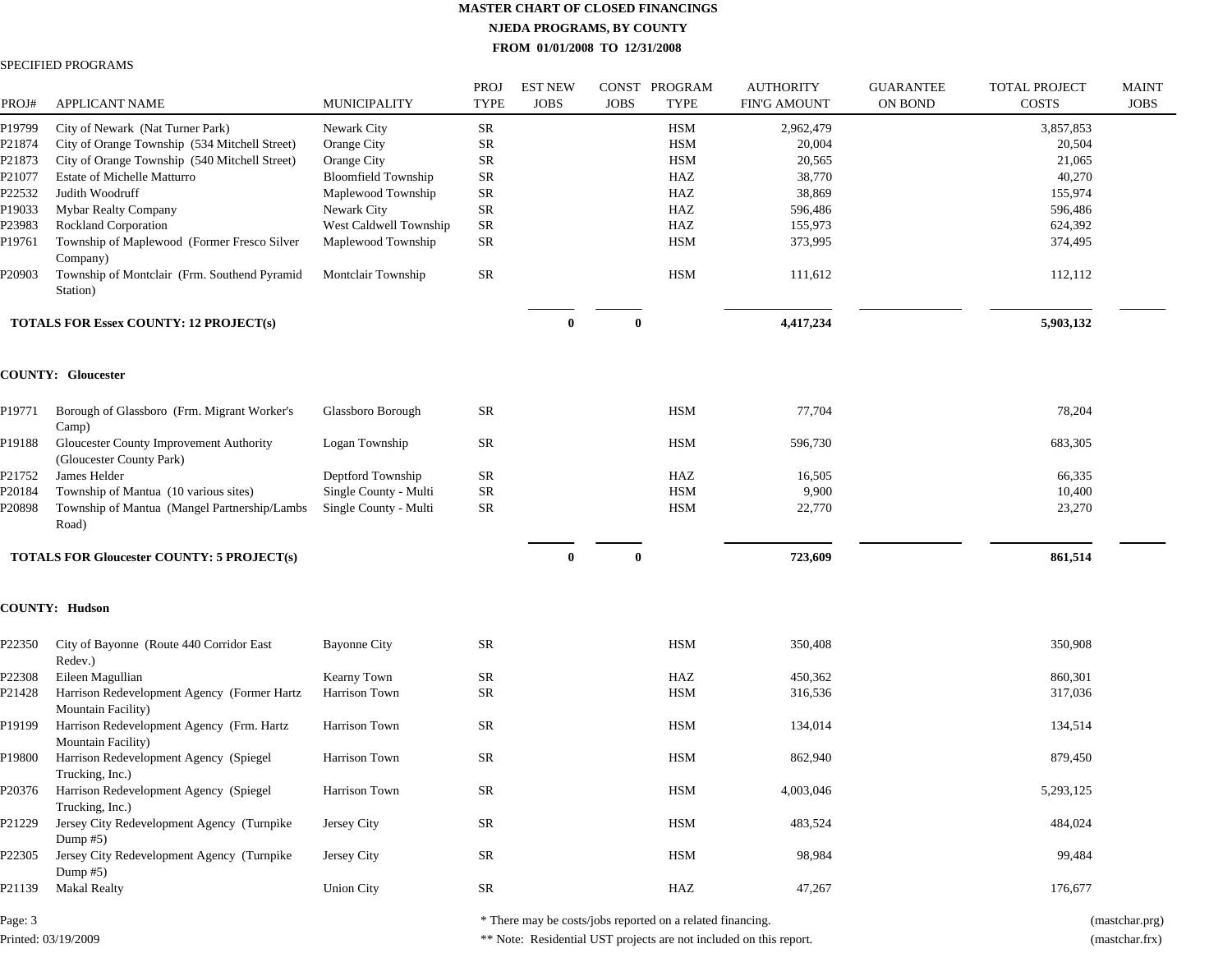#### SPECIFIED PROGRAMS

| PROJ#            | <b>APPLICANT NAME</b>                                                                              | <b>MUNICIPALITY</b>                         | PROJ<br><b>TYPE</b> | <b>EST NEW</b><br><b>JOBS</b> | <b>JOBS</b>  | CONST PROGRAM<br><b>TYPE</b> | <b>AUTHORITY</b><br><b>FIN'G AMOUNT</b> | <b>GUARANTEE</b><br>ON BOND | <b>TOTAL PROJECT</b><br><b>COSTS</b> | <b>MAINT</b><br><b>JOBS</b> |
|------------------|----------------------------------------------------------------------------------------------------|---------------------------------------------|---------------------|-------------------------------|--------------|------------------------------|-----------------------------------------|-----------------------------|--------------------------------------|-----------------------------|
| P21966<br>P22855 | Prime Realty Company<br>Town of Kearny (941 Passaic Avenue, LLC)                                   | Jersey City<br>Kearny Town                  | SR<br>SR            |                               |              | HAZ<br><b>HSM</b>            | 216,118<br>98,973                       |                             | 413,089<br>99,473                    |                             |
|                  | <b>TOTALS FOR Hudson COUNTY: 11 PROJECT(s)</b>                                                     |                                             |                     | $\bf{0}$                      | $\bf{0}$     |                              | 7,062,172                               |                             | 9,108,081                            |                             |
|                  | <b>COUNTY: Hunterdon</b>                                                                           |                                             |                     |                               |              |                              |                                         |                             |                                      |                             |
| P20992<br>P19484 | Borough of High Bridge (Komeline Sanderson)<br>Township of East Amwell (Meszaros Auto<br>Wrecking) | High Bridge Borough<br>East Amwell Township | SR<br><b>SR</b>     |                               |              | <b>HSM</b><br><b>HSM</b>     | 92,460<br>202,444                       |                             | 92,960<br>202,944                    |                             |
|                  | <b>TOTALS FOR Hunterdon COUNTY: 2 PROJECT(s)</b>                                                   |                                             |                     | $\mathbf 0$                   | $\bf{0}$     |                              | 294,904                                 |                             | 295,904                              |                             |
|                  | <b>COUNTY: Mercer</b>                                                                              |                                             |                     |                               |              |                              |                                         |                             |                                      |                             |
| P21314<br>P23557 | James E. Cunningham<br>Township of Lawrence (Dyson Tract)                                          | Washington Township<br>Lawrence Township    | SR<br>SR            |                               |              | HAZ<br><b>HSM</b>            | 21,892<br>71,720                        |                             | 82,097<br>72,220                     |                             |
|                  | TOTALS FOR Mercer COUNTY: 2 PROJECT(s)                                                             |                                             |                     | $\mathbf{0}$                  | $\mathbf{0}$ |                              | 93,612                                  |                             | 154,317                              |                             |
|                  | <b>COUNTY: Middlesex</b>                                                                           |                                             |                     |                               |              |                              |                                         |                             |                                      |                             |
| P23276           | Sayreville Economic Redevelopment Agency<br>(Former National Lead)                                 | Sayreville Borough                          | SR                  |                               |              | <b>HSM</b>                   | 1,242,103                               |                             | 1,242,603                            |                             |
| P20731           | South Amboy Redevelopment Agency (Frm.<br>Sewage Treatment Plant)                                  | South Amboy City                            | SR                  |                               |              | HSM                          | 61,787                                  |                             | 62,287                               |                             |
| P23390           | Texas Eastern Terminal Company                                                                     | South Plainfield Borough                    | SR                  |                               |              | HAZ                          | 1,000,000                               |                             | 2,827,093                            |                             |
| P22028           | Township of Old Bridge (Sommer Property)                                                           | Old Bridge Township                         | SR                  |                               |              | <b>HSM</b>                   | 414,455                                 |                             | 414,955                              |                             |
| P21317           | Township of Woodbridge (Fifth District Park)                                                       | Woodbridge Township                         | <b>SR</b>           |                               |              | <b>HSM</b>                   | 35,794                                  |                             | 36,294                               |                             |
|                  | <b>TOTALS FOR Middlesex COUNTY: 5 PROJECT(s)</b>                                                   |                                             |                     | $\mathbf{0}$                  | $\bf{0}$     |                              | 2,754,139                               |                             | 4,583,232                            |                             |
|                  | <b>COUNTY: Monmouth</b>                                                                            |                                             |                     |                               |              |                              |                                         |                             |                                      |                             |
| P23398           | Borough of Belmar (River Road Acquisitions)                                                        | <b>Belmar Borough</b>                       | SR                  |                               |              | <b>HSM</b>                   | 5,643                                   |                             | 6,143                                |                             |
| P21970           | Borough of Keyport (Current Boat Ramp BDA<br>Site)                                                 | Keyport Borough                             | <b>SR</b>           |                               |              | <b>HSM</b>                   | 242,959                                 |                             | 317,083                              |                             |
| P20185<br>P21318 | Borough of Keyport (Five Keyport BDA Sites)<br>Borough of Neptune City (East Coast Ice<br>Company) | Keyport Borough<br>Neptune City Borough     | SR<br>SR            |                               |              | HSM<br><b>HSM</b>            | 353,612<br>57,952                       |                             | 354,112<br>58,452                    |                             |
| P20993           | City of Asbury Park (Block 36 Project)                                                             | Asbury Park City                            | SR                  |                               |              | <b>HSM</b>                   | 83,585                                  |                             | 84,085                               |                             |
| P21528           | Cityworks Neptune Office, LLC                                                                      | Neptune Township                            | <b>SR</b>           |                               |              | HAZ                          | 62,771                                  |                             | 63,271                               |                             |
|                  |                                                                                                    |                                             |                     |                               |              |                              |                                         |                             |                                      |                             |

Page: 4

Printed: 03/19/2009

\* There may be costs/jobs reported on a related financing. (mastchar.prg)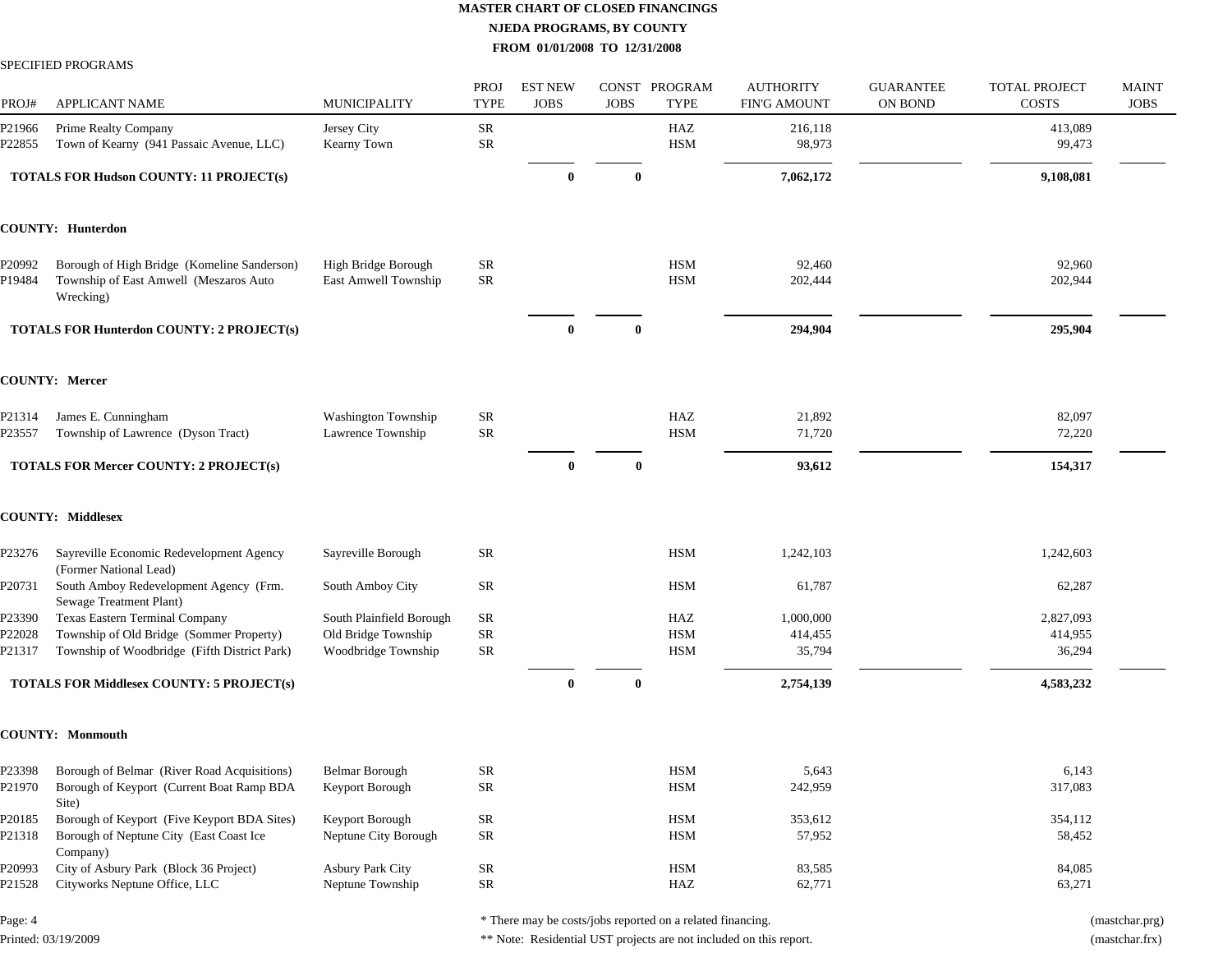#### SPECIFIED PROGRAMS

| PROJ#  | <b>APPLICANT NAME</b>                                           | <b>MUNICIPALITY</b>     | PROJ<br><b>TYPE</b> | <b>EST NEW</b><br><b>JOBS</b> | <b>JOBS</b>  | CONST PROGRAM<br><b>TYPE</b> | <b>AUTHORITY</b><br><b>FIN'G AMOUNT</b> | <b>GUARANTEE</b><br>ON BOND | <b>TOTAL PROJECT</b><br><b>COSTS</b> | <b>MAINT</b><br><b>JOBS</b> |
|--------|-----------------------------------------------------------------|-------------------------|---------------------|-------------------------------|--------------|------------------------------|-----------------------------------------|-----------------------------|--------------------------------------|-----------------------------|
| P22324 | Patricia A. Wolfer                                              | Upper Freehold Township | ${\sf SR}$          |                               |              | HAZ                          | 70,504                                  |                             | 72,004                               |                             |
| P22184 | Township of Aberdeen (Frm. Matawan Boro<br>Water Facil.)        | Aberdeen Township       | SR                  |                               |              | <b>HSM</b>                   | 60,874                                  |                             | 61,374                               |                             |
| P19037 | Township of Marlboro (Former Dimeo Property)                    | Marlboro Township       | SR                  |                               |              | <b>HSM</b>                   | 121,748                                 |                             | 122,248                              |                             |
| P18687 | Township of Marlboro (Marlboro Psychiatric<br>Hospital)         | Marlboro Township       | SR                  |                               |              | <b>HSM</b>                   | 126,909                                 |                             | 127,409                              |                             |
| P17683 | Township of Neptune (Former Tides Motel)                        | Neptune Township        | <b>SR</b>           |                               |              | <b>HSM</b>                   | 20,440                                  |                             | 27,134                               |                             |
| P19519 | Township of Neptune (Shark River Municipal<br>Marina)           | Neptune Township        | <b>SR</b>           |                               |              | <b>HSM</b>                   | 60,975                                  |                             | 61,475                               |                             |
| P23642 | <b>Union Laboratories</b>                                       | Marlboro Township       | SR                  |                               |              | HAZ                          | 58,116                                  |                             | 217,115                              |                             |
|        | <b>TOTALS FOR Monmouth COUNTY: 13 PROJECT(s)</b>                |                         |                     | $\theta$                      | $\bf{0}$     |                              | 1,326,088                               |                             | 1,571,905                            |                             |
|        | <b>COUNTY: Morris</b>                                           |                         |                     |                               |              |                              |                                         |                             |                                      |                             |
| P19483 | Hanover Township (Frm Van Dyk Research<br>Corp.)                | Hanover Township        | SR                  |                               |              | <b>HSM</b>                   | 106,867                                 |                             | 107,367                              |                             |
| P21315 | Mark Gallagher                                                  | Denville Township       | <b>SR</b>           |                               |              | HAZ                          | 2,056                                   |                             | 8,422                                |                             |
| P17093 | Township of Jefferson (Former Contex Fuel<br>Company)           | Roxbury Township        | SR                  |                               |              | <b>HSM</b>                   | 30,486                                  |                             | 30,986                               |                             |
| P21529 | Township of Jefferson (Former Contex Fuel<br>Company)           | Jefferson Township      | <b>SR</b>           |                               |              | <b>HSM</b>                   | 47,208                                  |                             | 47,708                               |                             |
|        | <b>TOTALS FOR Morris COUNTY: 4 PROJECT(s)</b>                   |                         |                     | $\theta$                      | $\mathbf{0}$ |                              | 186,617                                 |                             | 194,483                              |                             |
|        | <b>COUNTY: Passaic</b>                                          |                         |                     |                               |              |                              |                                         |                             |                                      |                             |
| P20183 | City of Clifton (Formal National Standard)                      | Clifton City            | SR                  |                               |              | <b>HSM</b>                   | 588,967                                 |                             | 589,467                              |                             |
| P19517 | City of Paterson (34-50 Spruce Street)                          | Paterson City           | <b>SR</b>           |                               |              | <b>HSM</b>                   | 5,500                                   |                             | 6,000                                |                             |
| P19036 | City of Paterson (Addy Mill Site)                               | Paterson City           | SR                  |                               |              | <b>HSM</b>                   | 102,857                                 |                             | 103,357                              |                             |
| P21522 | City of Paterson (Apollo Dye House)                             | Paterson City           | ${\rm SR}$          |                               |              | <b>HSM</b>                   | 1,720,855                               |                             | 1,721,355                            |                             |
| P21142 | City of Paterson (Columbia Textile Mill)                        | Paterson City           | <b>SR</b>           |                               |              | <b>HSM</b>                   | 472,120                                 |                             | 472,620                              |                             |
| P22718 | City of Paterson (Columbia Textile Mill)                        | Paterson City           | ${\rm SR}$          |                               |              | <b>HSM</b>                   | 168,142                                 |                             | 168,642                              |                             |
| P19833 | City of Paterson (Former ATP Site)                              | Paterson City           | SR                  |                               |              | <b>HSM</b>                   | 641,996                                 |                             | 642,496                              |                             |
| P21751 | City of Paterson (Ryle Road Dump Site)                          | Paterson City           | <b>SR</b>           |                               |              | <b>HSM</b>                   | 68,831                                  |                             | 69,331                               |                             |
| P22721 | City of Paterson (Salvatore Verga)                              | Paterson City           | ${\sf SR}$          |                               |              | <b>HSM</b>                   | 26,438                                  |                             | 26,938                               |                             |
| P23449 | Haskell Products, Inc.                                          | Wanaque Borough         | SR                  |                               |              | HAZ                          | 88,554                                  |                             | 169,559                              |                             |
| P21524 | Paterson Habitat for Humanity (Former Leonhard<br>Wax Property) | Haledon Borough         | SR                  |                               |              | HAZ                          | 63,680                                  |                             | 64,180                               |                             |
|        | <b>TOTALS FOR Passaic COUNTY: 11 PROJECT(s)</b>                 |                         |                     | $\bf{0}$                      | $\bf{0}$     |                              | 3,947,940                               |                             | 4,033,945                            |                             |

\* There may be costs/jobs reported on a related financing. (mastchar.prg)